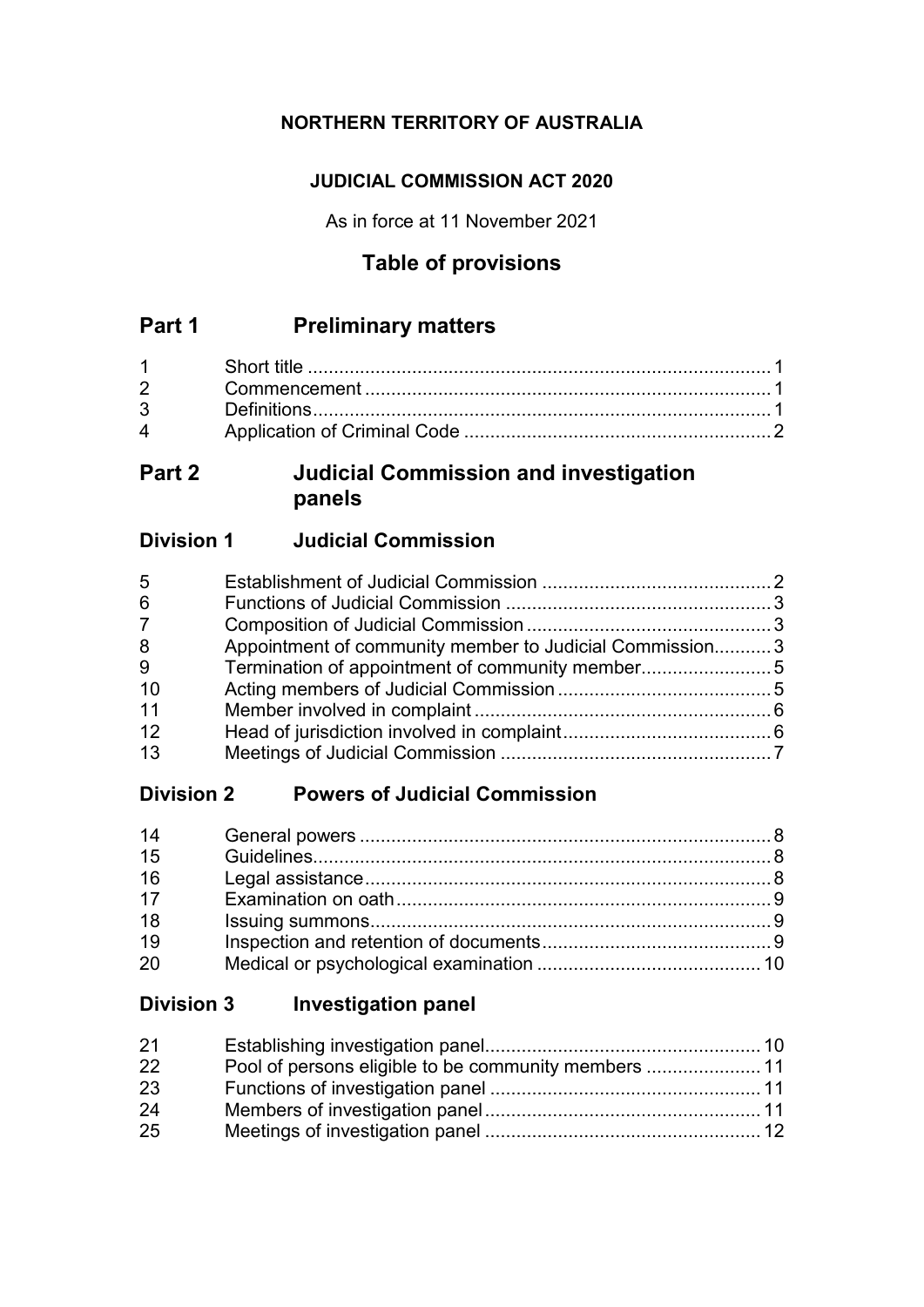# **Division 4 Powers of investigation panel**

| 26 |                                                      |  |
|----|------------------------------------------------------|--|
| 27 |                                                      |  |
| 28 |                                                      |  |
| 29 |                                                      |  |
| 30 |                                                      |  |
| 31 |                                                      |  |
| 32 |                                                      |  |
| 33 |                                                      |  |
| 34 | Preventing or restricting release of information  17 |  |

# **Division 5 Related matters**

| 35 |                                                              |  |
|----|--------------------------------------------------------------|--|
| 36 |                                                              |  |
| 37 | Protocol for complaints against ordinary members of NTCAT 18 |  |
| 38 |                                                              |  |
| 39 |                                                              |  |

# **Part 3 Complaint process**

| <b>Division 1</b> | <b>Making complaint</b> |
|-------------------|-------------------------|
|-------------------|-------------------------|

| 40         |  |
|------------|--|
| $\Delta$ 1 |  |

# **Division 2 Acting on complaint**

| 42 |  |
|----|--|
| 43 |  |
| 44 |  |
| 45 |  |
| 46 |  |
| 47 |  |
| 48 |  |
| 49 |  |

# **Division 3 Examination and investigation by investigation panel**

| 50 |  |
|----|--|
| 51 |  |
| 52 |  |
| 53 |  |
| 54 |  |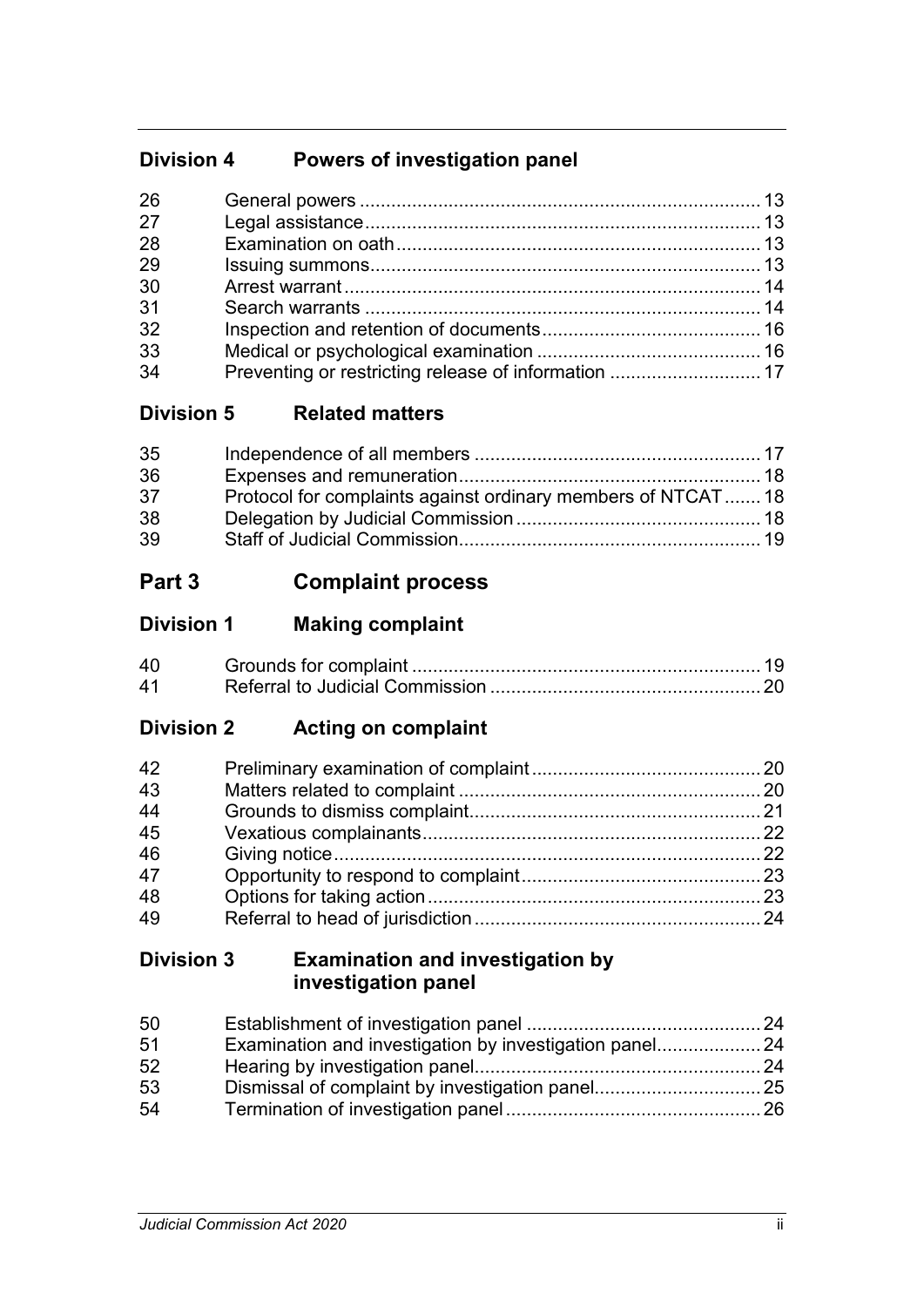# **Division 4 Substantiation of complaint by investigation panel**

| 55 |  |
|----|--|
| 56 |  |
| 57 |  |
| 58 |  |

# **Division 5 Action in response to complaint**

| 59 |  |
|----|--|
| 60 |  |
| 61 |  |
| 62 |  |
| 63 |  |
| 64 |  |

# **Part 4 Miscellaneous matters**

| 30<br>30<br>31 |
|----------------|
|                |
|                |
|                |
|                |
|                |
| 31             |
| 31             |
| 32             |
| 32             |
| 33             |
| 34             |
| 35             |
| 36             |
| 36             |
|                |

**ENDNOTES**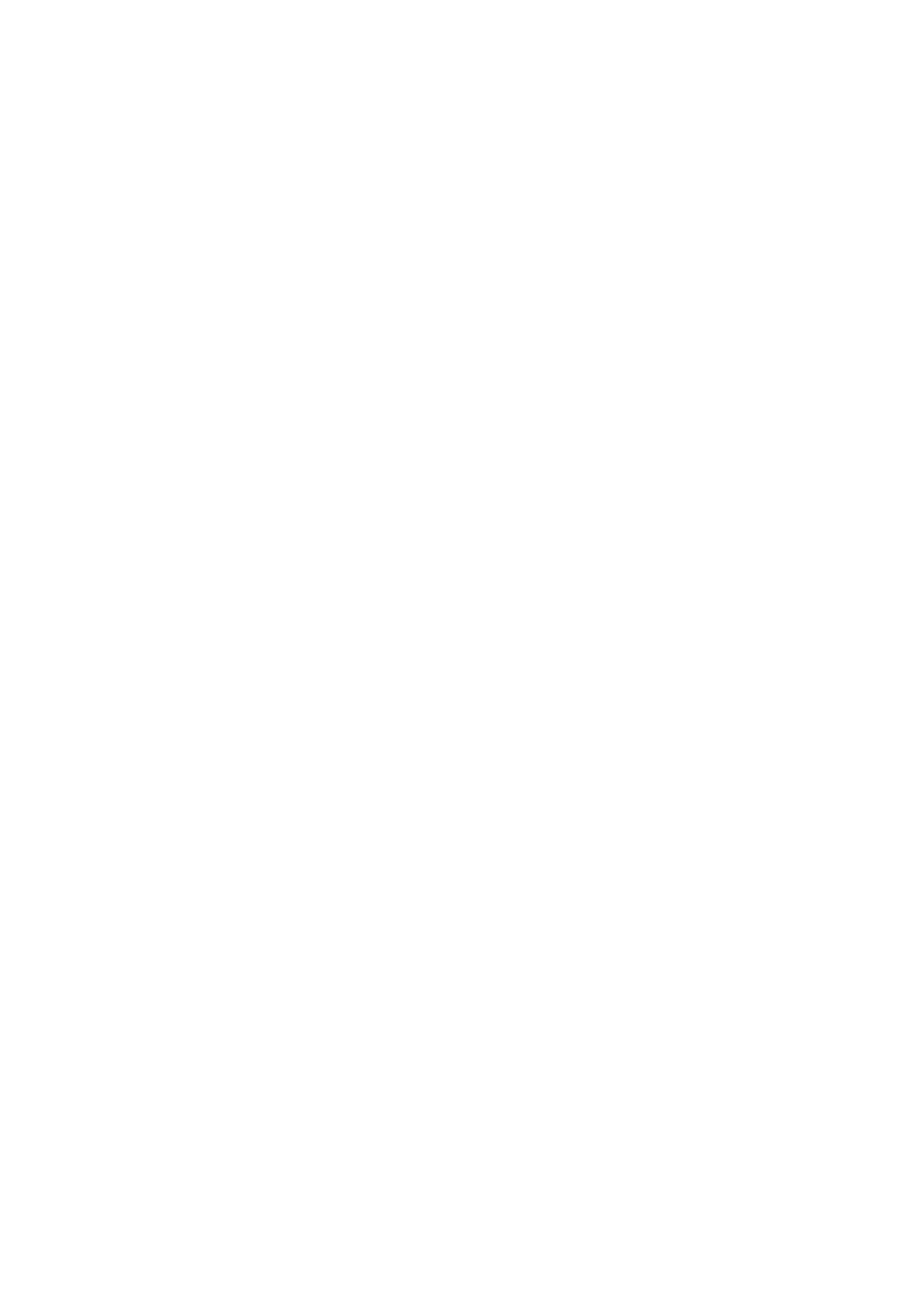# **NORTHERN TERRITORY OF AUSTRALIA**

As in force at 11 November 2021 \_\_\_\_\_\_\_\_\_\_\_\_\_\_\_\_\_\_\_\_

\_\_\_\_\_\_\_\_\_\_\_\_\_\_\_\_\_\_\_\_

## **JUDICIAL COMMISSION ACT 2020**

**An Act to establish a commission for handling complaints against judges of the Supreme Court and Local Court and members of the Northern Territory Civil and Administrative Tribunal, and for related purposes**

## **Part 1 Preliminary matters**

#### **1 Short title**

This Act may be cited as the *Judicial Commission Act 2020*.

#### **2 Commencement**

This Act commences on the day fixed by the Administrator by *Gazette* notice.

#### **3 Definitions**

In this Act:

*approved form*, means a form approved under section 77.

*community member* means the following:

- (a) in relation to the Judicial Commission a member of the Judicial Commission appointed under section 8;
- (b) in relation to an investigation panel a member of the investigation panel appointed under section 24(3).

*complaint* means a complaint made under section 40.

*head of jurisdiction* means the following:

- (a) in relation to a Supreme Court Judge the Chief Justice;
- (b) in relation to an Associate Judge the Chief Justice;
- (c) in relation to a Local Court Judge the Chief Judge;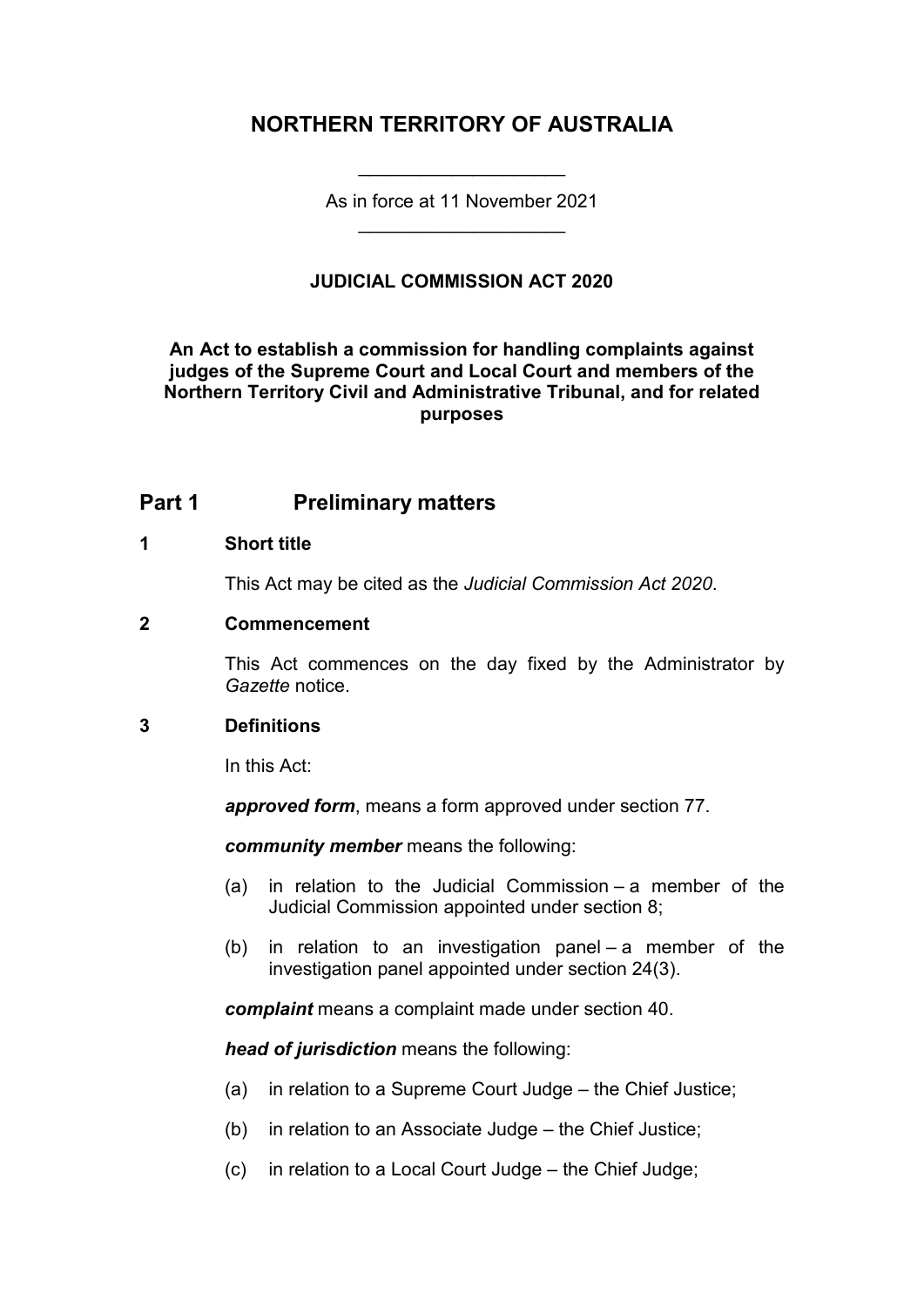(d) in relation to a member of NTCAT – the President of NTCAT.

*investigation panel* means an investigation panel established under section 21.

*Judicial Commission* means the Judicial Commission established under section 5.

*judicial officer* means the following:

- (a) a Supreme Court Judge;
- (b) an Associate Judge;
- (c) a Local Court Judge, including a Local Court Judge acting as a coroner;
- (d) the President of NTCAT;
- (e) a Deputy President of NTCAT.

*ordinary member of NTCAT* means a member of NTCAT appointed under section 16 of the *Northern Territory Civil and Administrative Tribunal Act 2014*.

*principal officer* means the principal officer of the Judicial Commission appointed under section 39(2).

#### **4 Application of Criminal Code**

Part IIAA of the Criminal Code applies to an offence against this Act.

*Note for section 4*

Part IIAA of the Criminal Code states the general principles of criminal *responsibility, establishes general defences, and deals with burden of proof. It also defines, or elaborates on, certain concepts commonly used in the creation of offences.*

## **Part 2 Judicial Commission and investigation panels**

## **Division 1 Judicial Commission**

#### **5 Establishment of Judicial Commission**

The Judicial Commission is established.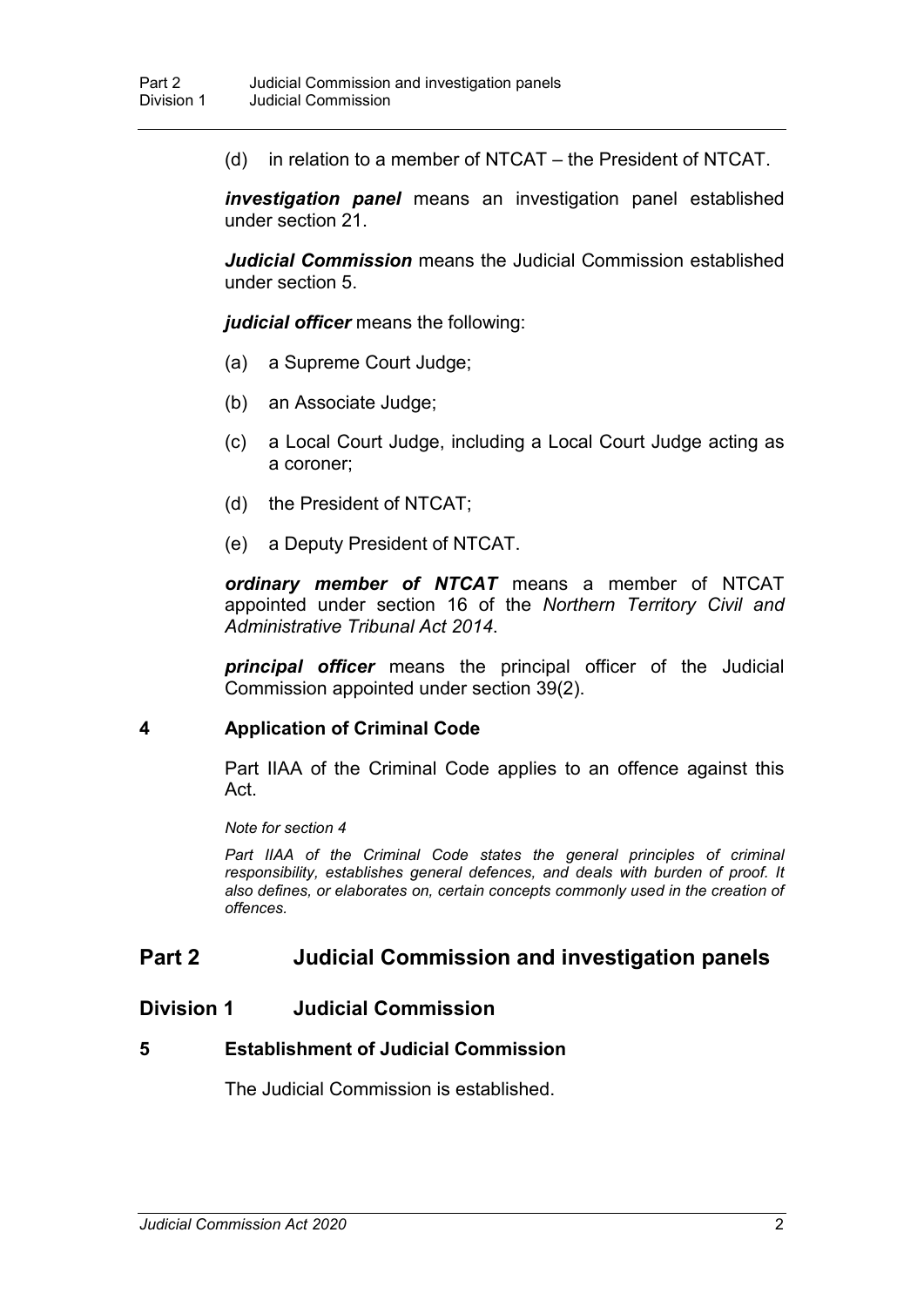## **6 Functions of Judicial Commission**

The Judicial Commission has the following functions:

- (a) to receive complaints regarding the behaviour or the physical or mental capacity of judicial officers and ordinary members of NTCAT;
- (b) to investigate and make determinations of fact in relation to complaints as appropriate;
- (c) to refer complaints to the heads of jurisdiction or establish investigation panels as appropriate;
- (d) to make recommendations in relation to complaints it refers to the heads of jurisdiction;
- (e) to assist and support any investigation panel it establishes;
- (f) to perform any other functions conferred on it by this or any other Act.

*Note for section 6*

*The Judicial Commission is only an investigatory body and has no power to discipline a judicial officer or an ordinary member of NTCAT.*

## **7 Composition of Judicial Commission**

- (1) The Judicial Commission consists of the following members:
	- (a) the Chief Justice;
	- (b) the Chief Judge;
	- (c) the President of NTCAT;
	- (d) the President of the Council of the Law Society Northern Territory;
	- (e) at least one but not more than 2 community members appointed under section 8.
- (2) The Chief Justice is the chairperson of the Judicial Commission.

#### **8 Appointment of community member to Judicial Commission**

(1) The Administrator may appoint a person to be a community member of the Judicial Commission.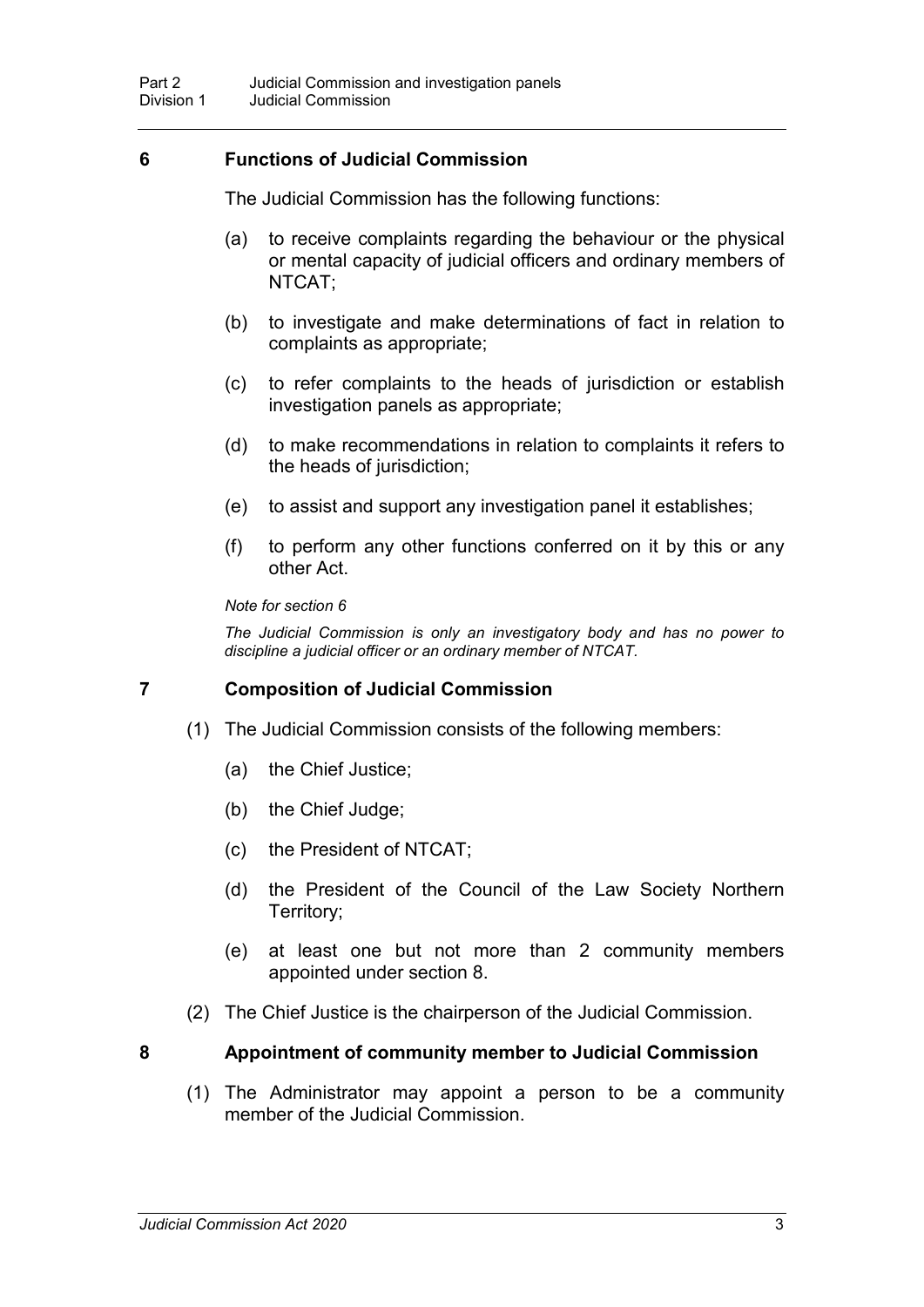- (2) To be eligible to be appointed as a community member of the Judicial Commission, a person must be:
	- (a) of high standing in the community; and
	- (b) nominated by the Minister; and
	- (c) not ineligible under subsection (3).
- (3) The following persons are ineligible to be appointed as a community member:
	- (a) a lawyer;
	- (b) a judicial officer or a person who was formerly a judicial officer;
	- (c) an ordinary member of NTCAT or a person who was formerly an ordinary member of NTCAT;
	- (d) a person who holds office, or formerly held office, as a member of another administrative or civil tribunal in the Territory;
	- (e) a person who holds office, or formerly held office, as a judge or a member of an administrative or civil tribunal in a State or another Territory;
	- (f) a member of the Legislative Assembly or a person who was formerly a member of the Legislative Assembly.
- (4) The Minister must consult with the Chief Justice and the Chief Judge before nominating a person for appointment as a community member of the Judicial Commission.
- (5) A community member of the Judicial Commission holds office for the period, not exceeding 5 years, specified in the member's appointment.
- (6) A community member of the Judicial Commission may be reappointed, if still eligible, for one further period not exceeding 5 years.
- (7) A community member of the Judicial Commission holds office on the conditions determined by the Administrator.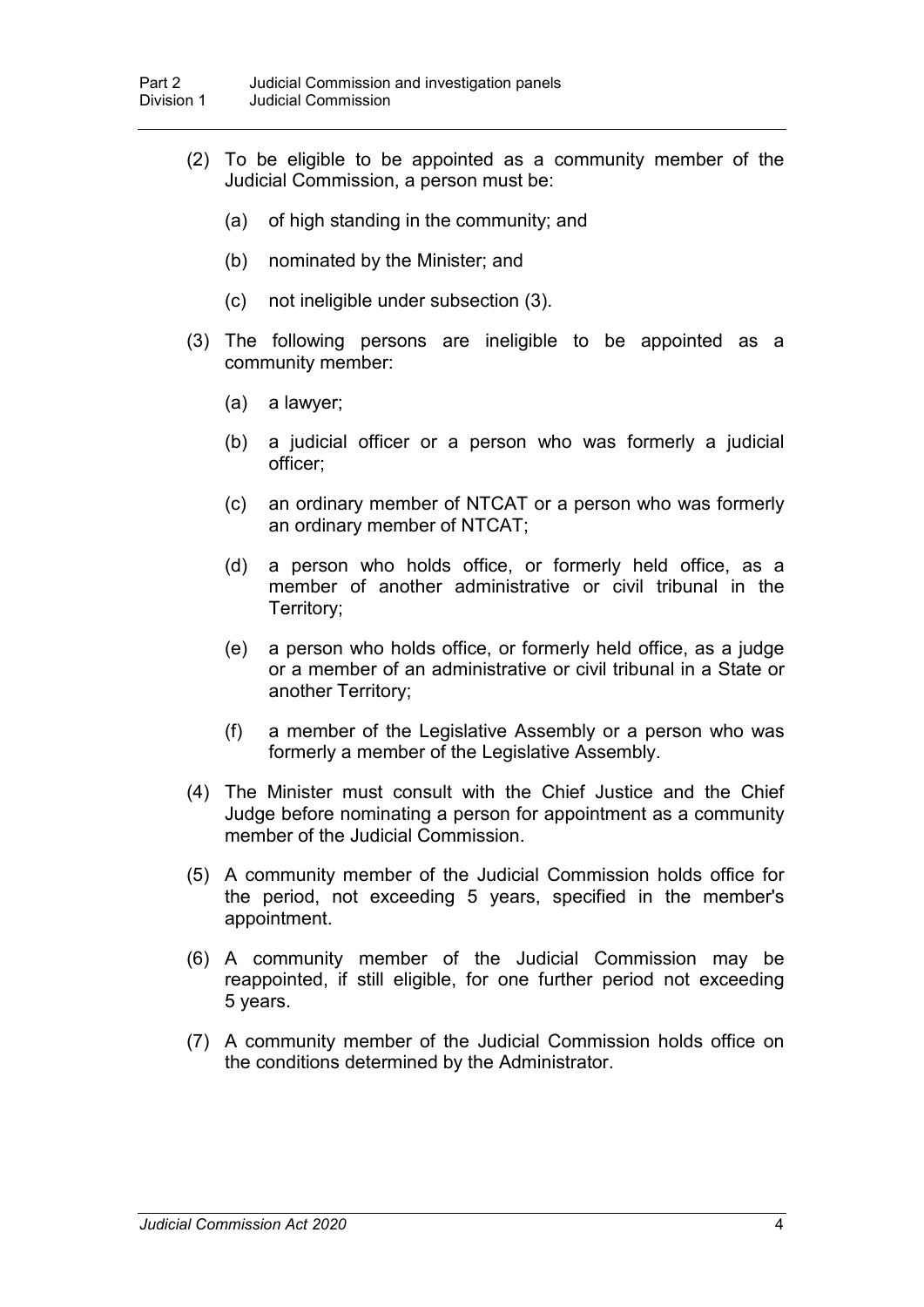## **9 Termination of appointment of community member**

- (1) The appointment of a person as a community member is taken to be terminated if the person:
	- (a) ceases to be eligible for appointment; or
	- (b) resigns by giving written notice to the Administrator.
- (2) The Administrator must terminate the appointment of a person as a community member if the person:
	- (a) becomes bankrupt, applies to take the benefit of any law for the relief of bankrupt or insolvent debtors, compounds with the person's creditors or makes an assignment of remuneration for their benefit; or
	- (b) becomes mentally incapacitated or is being treated under the *Mental Health and Related Services Act 1998*; or
	- (c) is found guilty of an offence that is punishable by imprisonment for 12 months or more.
- (3) The Administrator may terminate the appointment of a person as a community member for incompetence or misbehaviour.
- (4) To avoid doubt, subsections (1), (2) and (3) apply to an acting community member.

#### **10 Acting members of Judicial Commission**

- (1) The Chief Justice may appoint a Supreme Court Judge to act as a member and acting chairperson of the Judicial Commission during a period, or all periods, when the Chief Justice is unable or unavailable to perform the functions or exercise the powers of a member of the Judicial Commission.
- (2) The Chief Judge may appoint a Deputy Chief Judge or another Local Court Judge to act as a member of the Judicial Commission during a period, or all periods, when the Chief Judge is unable or unavailable to perform functions or exercise powers of a member of the Judicial Commission.
- (3) The President of NTCAT may appoint a Deputy President of the NTCAT to act as a member of the Judicial Commission during a period, or all periods, when the President is unable or unavailable to perform functions or exercise powers of a member of the Judicial Commission.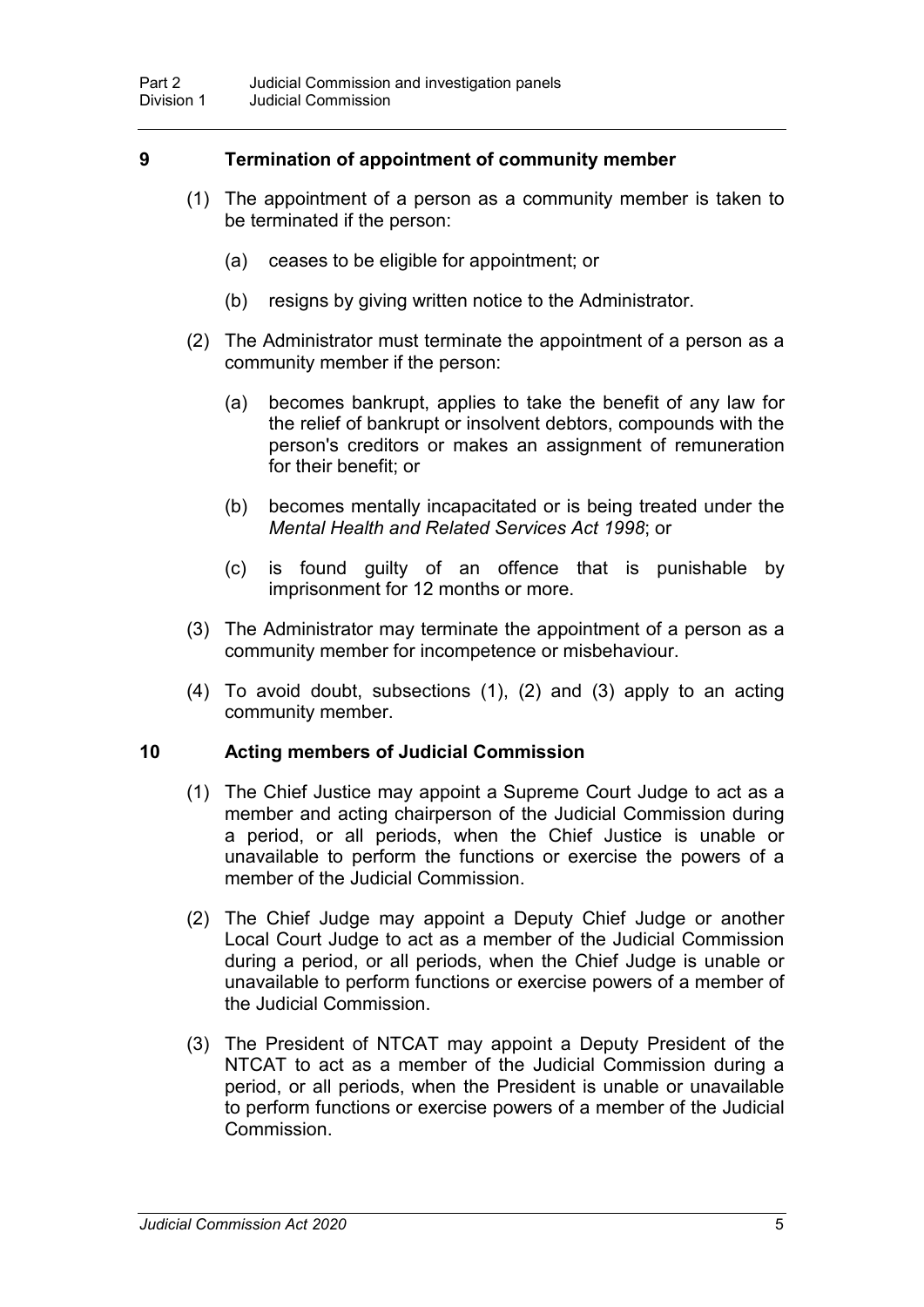- (4) The President of the Council of the Law Society Northern Territory may appoint another member of the Council of the Law Society Northern Territory to act as a member of the Judicial Commission during a period, or all periods, when the President of the Law Society Northern Territory is unable or unavailable to perform functions or exercise powers of a member of the Judicial Commission.
- (5) The Administrator may appoint a person eligible for appointment as a community member to act as a community member of the Judicial Commission during a period, or all periods, when a community member of the Judicial Commission is unable or unavailable to perform functions or exercise powers of a member of the Judicial Commission.
- (6) An acting member of the Judicial Commission appointed by the Administrator under subsection (5) holds office on the conditions determined by the Administrator.

## **11 Member involved in complaint**

- (1) A member of the Judicial Commission must not perform any function or exercise any power under this Act in relation to a complaint if the member is the complainant or is the subject of the complaint.
- (2) If a member of the Judicial Commission is the complainant, the person appointed as the acting member under section 10 must perform the functions and exercise the powers of the member until the complaint is finally resolved.
- (3) If the Chief Justice is the subject of a complaint, the next most senior Judge of the Supreme Court must act as a member and the chairperson of the Judicial Commission until the complaint is finally resolved.
- (4) If the Chief Judge or the President of NTCAT is the subject of a complaint, no one must perform the functions or exercise the powers of that member until the complaint is finally resolved.
- (5) To avoid doubt, section 10 does not apply to the circumstances specified in subsections (3) and (4).

## **12 Head of jurisdiction involved in complaint**

(1) This section has effect if a head of jurisdiction is the complainant or is the subject of the complaint and continues in effect until the complaint is finally resolved.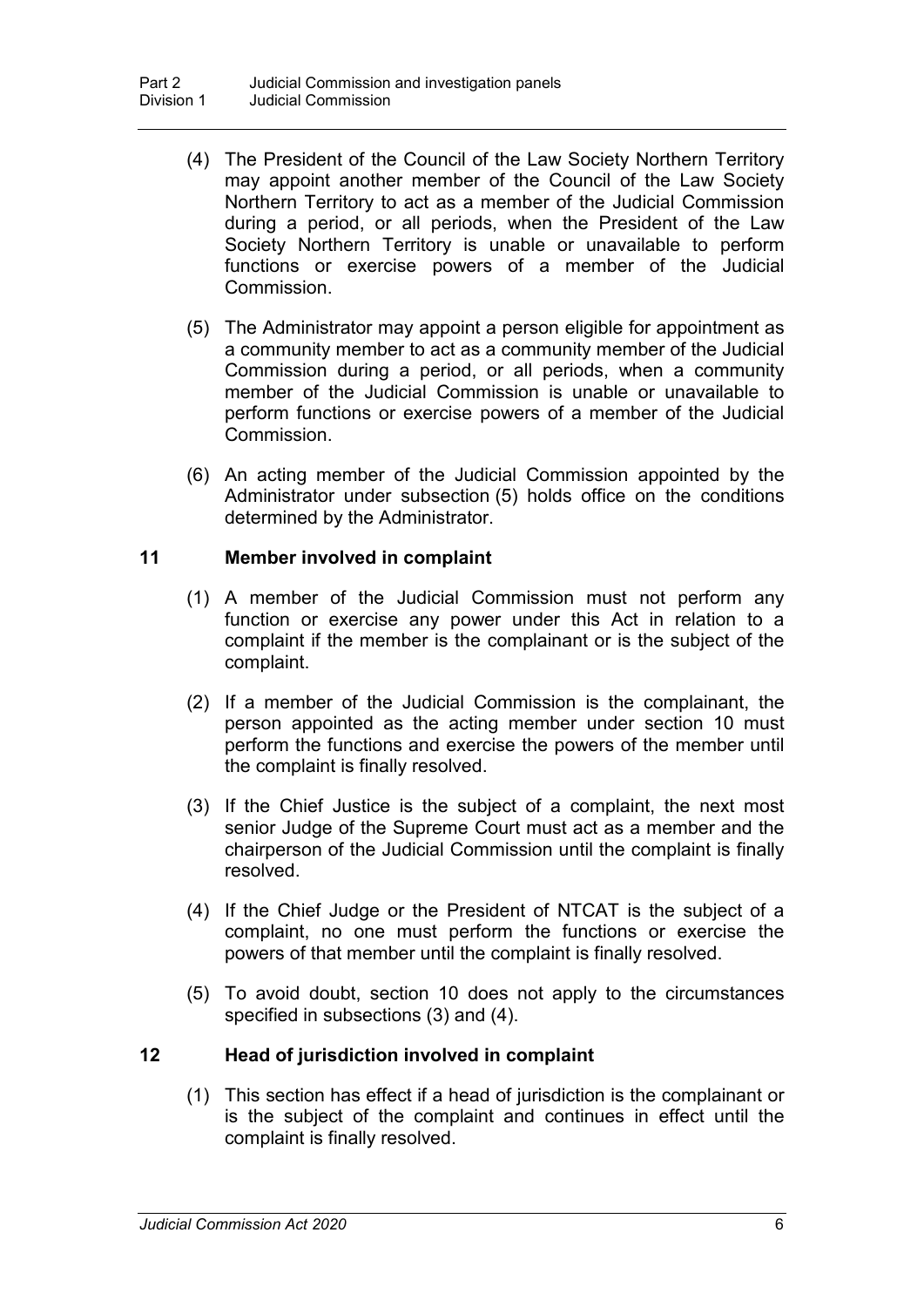- (2) The Administrator may exercise the powers of the head of jurisdiction under section 59 in relation to the complaint.
- (3) If the head of jurisdiction is the Chief Justice, a person nominated under subsection (4) may perform the functions and exercise the powers of the Chief Justice under sections 49, 56 and 60 in relation to the complaint.
- (4) The Judicial Commission must nominate one of the following persons, with the person's consent, to perform the functions and exercise the powers of the Chief Justice under sections 49, 56 and 60 in relation to the complaint:
	- (a) a former Chief Justice;
	- (b) a former Justice of the High Court of Australia;
	- (c) a person who is, or has been, the Chief Justice of a Supreme Court of a State or another Territory.
- (5) If the head of jurisdiction is the Chief Judge, a person nominated under subsection (6) may perform the functions and exercise the powers of the Chief Judge under sections 49, 56 and 60 in relation to the complaint.
- (6) The Judicial Commission must nominate one of the following persons, with the person's consent, to perform the functions and exercise the powers of the Chief Judge under sections 49, 56 and 60:
	- (a) the Chief Justice;
	- (b) a person specified in subsection  $(4)(a)$  to  $(c)$ ;
	- (c) a former Chief Judge;
	- (d) a person who is, or has been, the head of jurisdiction of a court of a State or another Territory that is equivalent to the Local Court.
- (7) If the head of jurisdiction is the President of NTCAT, the Chief Justice may perform the functions and exercise the powers of the President of NTCAT under sections 49, 56 and 60.

#### **13 Meetings of Judicial Commission**

(1) The chairperson of the Judicial Commission may determine the procedure for calling meetings of the Commission and the conduct of business at those meetings.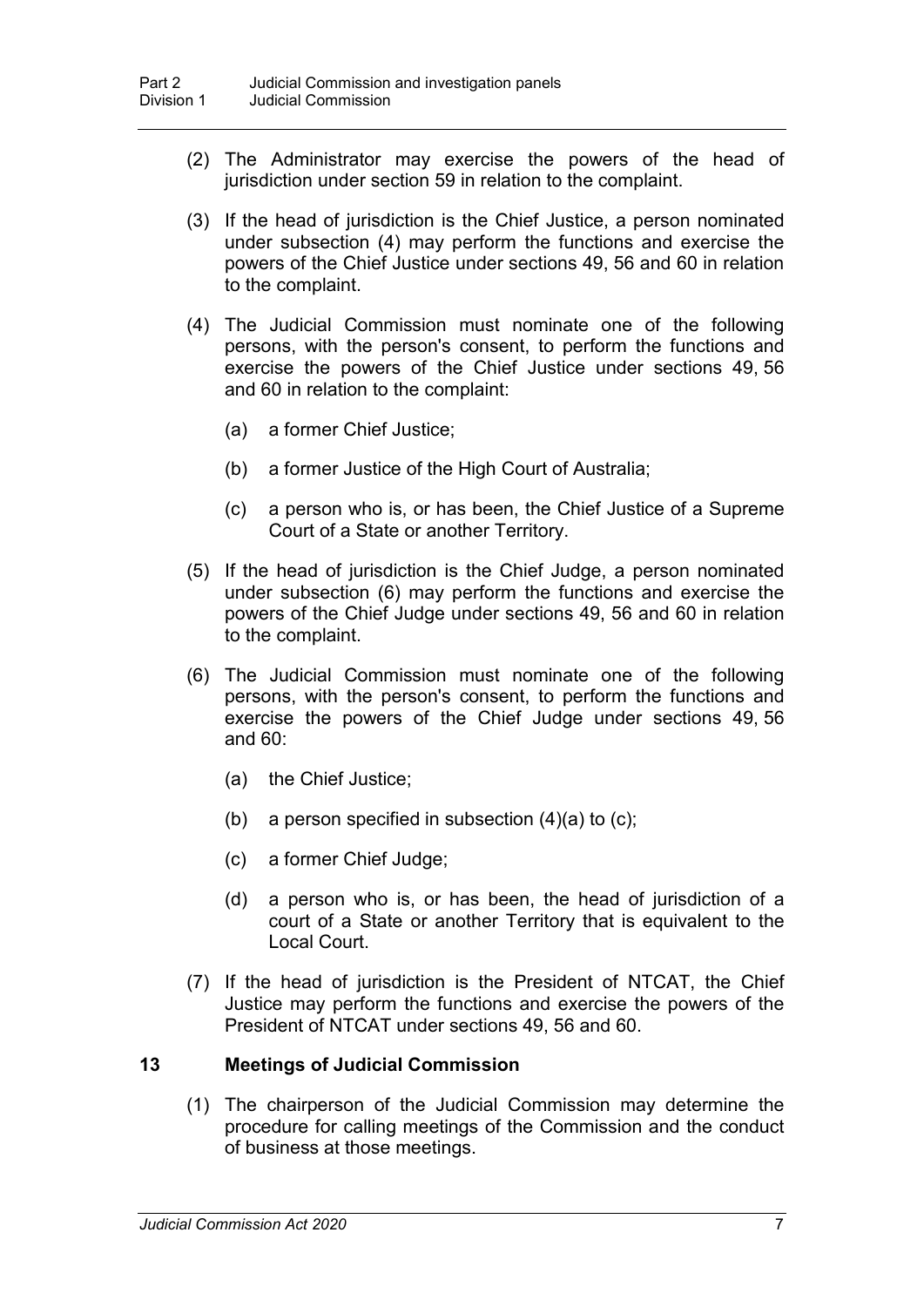- (2) The Judicial Commission must hold a meeting at least once every 3 months.
- (3) The quorum for a meeting of the Judicial Commission is 4 members of the Commission, of whom at least one must be a community member.
- (4) Decisions of the Judicial Commission are to be made by a majority of the votes cast at a meeting of the Commission at which a quorum is present.
- (5) The Judicial Commission must keep full and accurate minutes of its meetings and other proceedings.

## **Division 2 Powers of Judicial Commission**

#### **14 General powers**

The Judicial Commission has the powers necessary to perform its functions.

#### **15 Guidelines**

- (1) The Judicial Commission may establish guidelines to assist both it and any investigation panel in the performance of their functions.
- (2) The guidelines may include provisions with respect to any of the following matters:
	- (a) the general manner in which an investigation panel should conduct its examination of complaints;
	- (b) the general manner in which an investigation panel should conduct its hearings regarding complaints;
	- (c) the criteria that an investigation panel should consider when determining whether a hearing should be held in public or in private;
	- (d) the criteria that an investigation panel should consider when exercising its power to consent to legal representation for persons appearing at its hearings.

#### **16 Legal assistance**

The Judicial Commission may engage a legal practitioner to assist the Commission.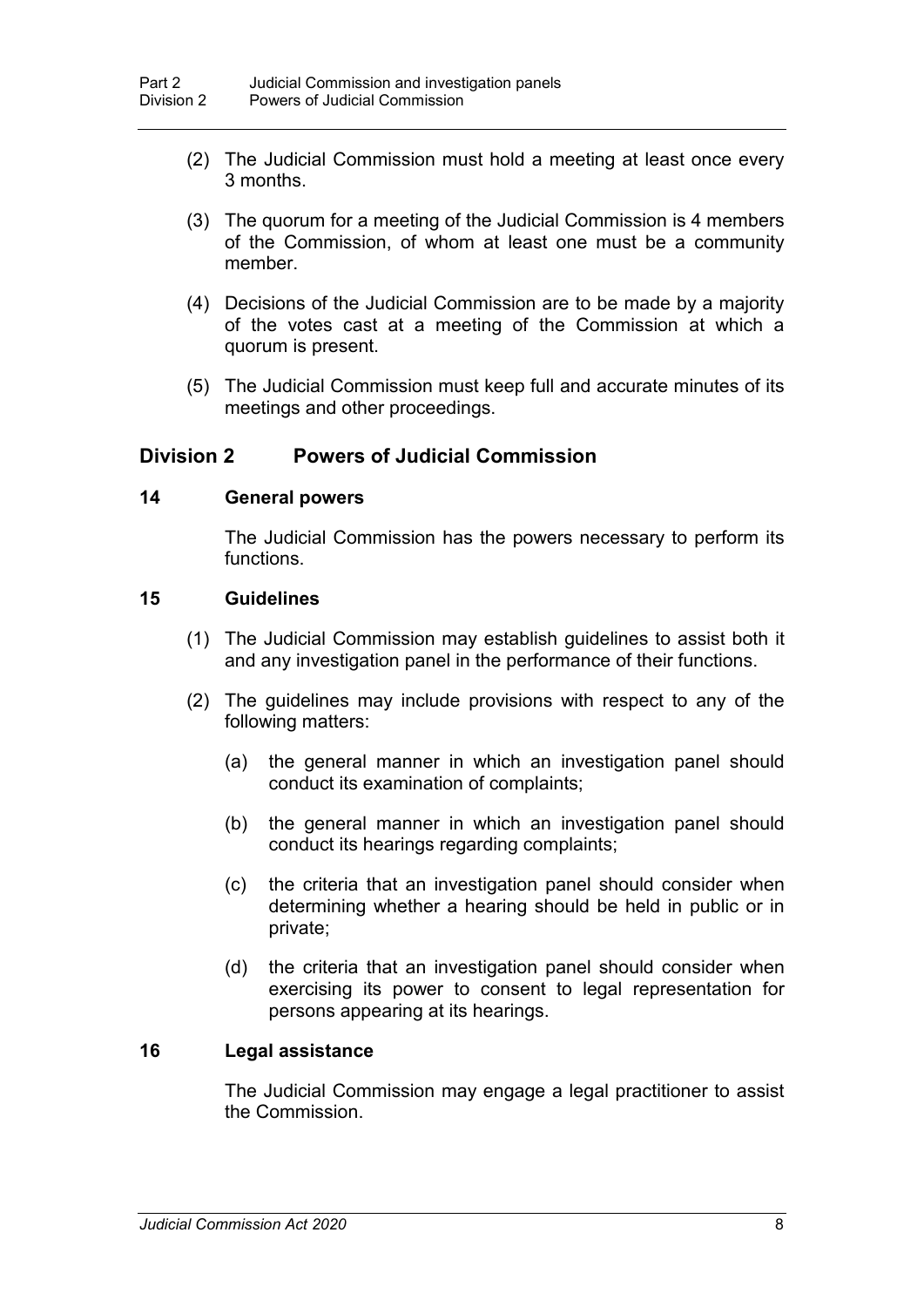#### **17 Examination on oath**

The chairperson of the Judicial Commission may require a person appearing before the Judicial Commission to give evidence on oath.

#### **18 Issuing summons**

- (1) The chairperson of the Judicial Commission may issue a summons to order a person to do the following:
	- (a) to attend to give evidence as directed by the summons;
	- (b) to produce any document or thing as directed by the summons.
- (2) Each summons may be issued to only one person.
- (3) A summons must:
	- (a) be in the approved form; and
	- (b) identify the person to whom it is issued by name or by description of office or position; and
	- (c) specify what the person is being summoned to do; and
	- (d) identify any documents or things to be produced; and
	- (e) specify the date, time and place for any attendance or production.
- (4) A summons must be served personally on the person to whom it is issued.

#### **19 Inspection and retention of documents**

- (1) The Judicial Commission may:
	- (a) inspect a document or other thing produced to the Commission; and
	- (b) retain possession of the document or thing for as long as necessary for the Commission to perform its functions; and
	- (c) make copies of, or take extracts from, the document.
- (2) If a document is retained under subsection (1)(b), the person otherwise entitled to possession of the document is entitled to:
	- (a) inspect the document; and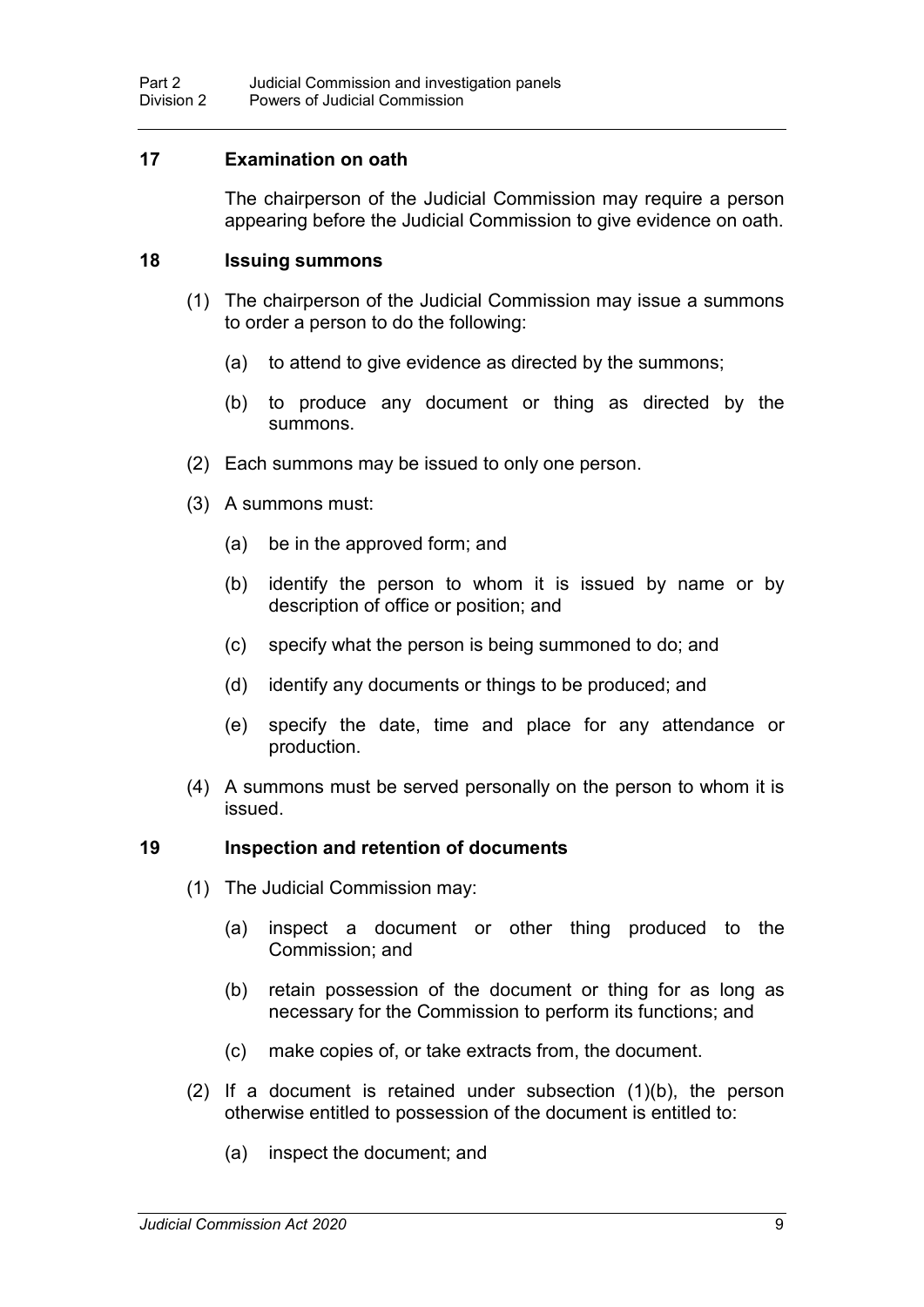- (b) receive a certified true copy of the document.
- (3) The Judicial Commission may refer a document or thing, or a copy of a document, to an investigation panel and a head of jurisdiction.
- (4) The Judicial Commission must return any document or thing retained under subsection (1)(b) when it is no longer required.

#### **20 Medical or psychological examination**

- (1) The Judicial Commission may request a judicial officer or ordinary member of NTCAT who is the subject of a complaint to undergo a specified medical or psychological examination within a reasonable specified time if the Judicial Commission believes on reasonable grounds that the judicial officer or ordinary member might be physically or mentally unfit to perform the functions or exercise the powers of office.
- (2) The examination must relate only to the fitness, whether physical, mental or both, of the judicial officer or ordinary member of NTCAT to perform the functions or exercise the powers of office.
- (3) As soon as practicable after the examination, the judicial officer or ordinary member of NTCAT must give the Judicial Commission a copy of the report of the examination.
- (4) If a judicial officer or ordinary member of NTCAT fails, without reasonable excuse, to comply with a request under subsection (1) or to give a copy of the report under subsection (3), a statement to that effect must be included in any report given by the Judicial Commission in relation to the judicial officer or ordinary member.

#### **Division 3 Investigation panel**

#### **21 Establishing investigation panel**

- (1) The Judicial Commission may establish one or more investigation panels when required under section 50.
- (2) The Judicial Commission may:
	- (a) establish more than one investigation panel to deal with different complaints; or
	- (b) establish one investigation panel to deal with different complaints.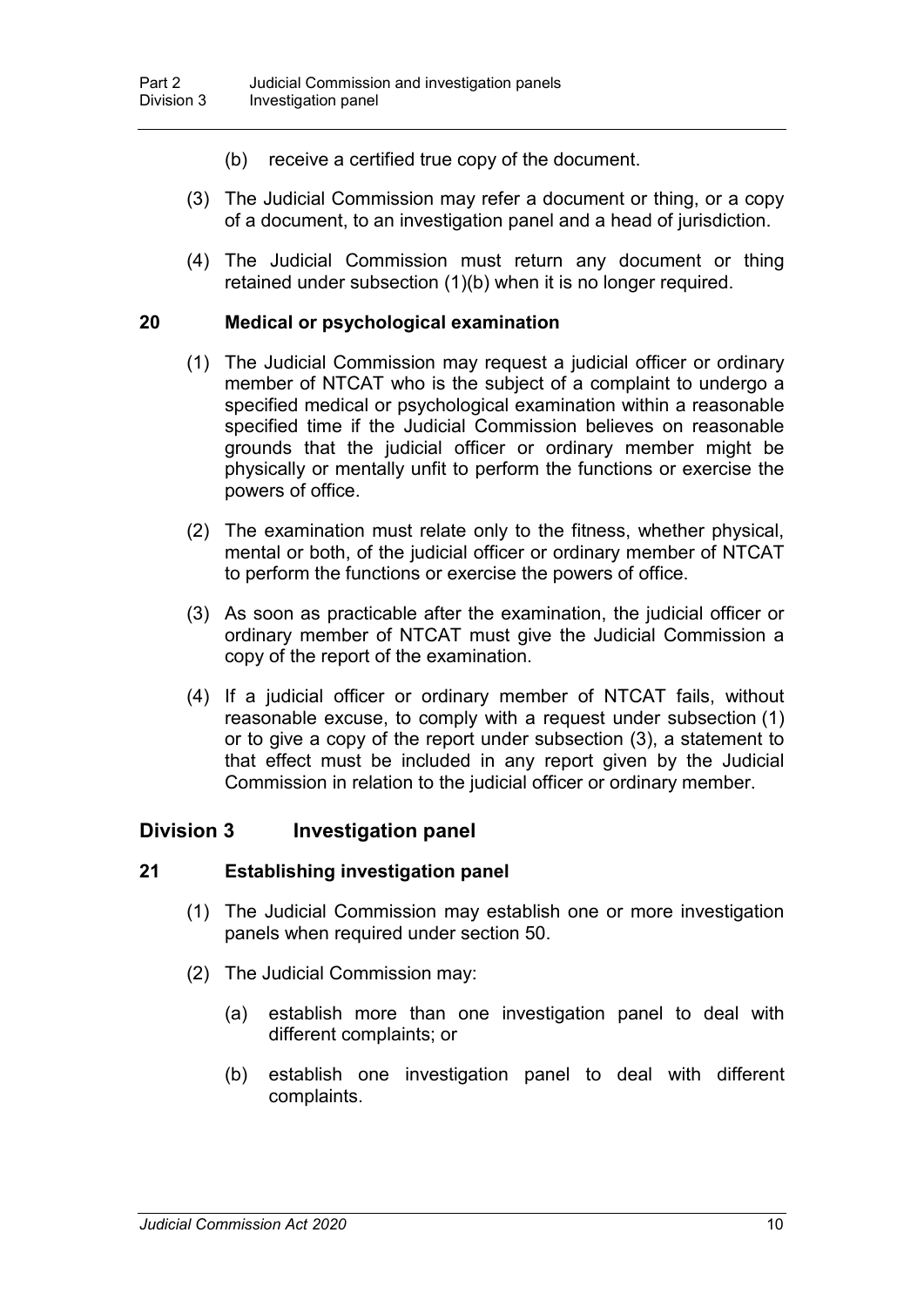#### **22 Pool of persons eligible to be community members**

- (1) The Minister must nominate a pool of at least 3 persons who are eligible for appointment as community members of an investigation panel.
- (2) To be eligible to be appointed as a community member, a person must be of high standing in the community and not be ineligible under section 8(3).
- (3) A person's nomination to the pool is for a period of 5 years.
- (4) A person may be renominated to the pool, if still eligible, for one further period of 5 years.
- (5) The nomination of a person to the pool is taken to be terminated if the person:
	- (a) ceases to be eligible for appointment; or
	- (b) resigns the person's nomination by giving written notice to the Minister; or
	- (c) meets any of the conditions specified in section 9(2).
- (6) The Minister may terminate nomination of a person to the pool for incompetence or misbehaviour.

#### **23 Functions of investigation panel**

An investigation panel has the following functions:

- (a) to examine and investigate complaints under Part 3, Division 3;
- (b) to make determinations of fact in relation to those complaints;
- (c) to report on its investigations and determinations under Part 3, Divisions 3 and 4.

#### **24 Members of investigation panel**

- (1) An investigation panel consists of 3 persons appointed by the Judicial Commission.
- (2) Two members of an investigation panel must be appointed from among any of the following groups of persons:
	- (a) Supreme Court Judges and former Supreme Court Judges;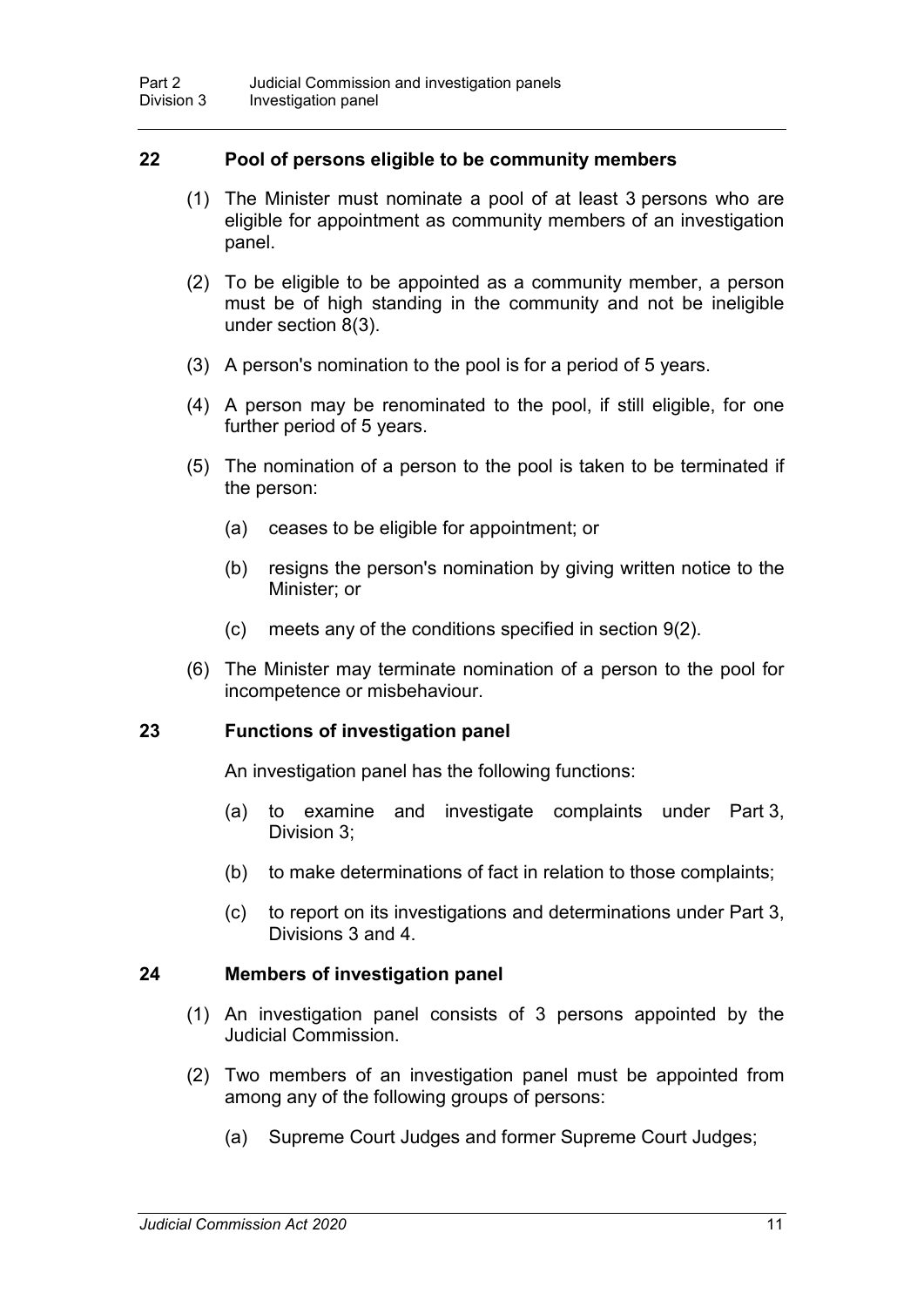- (b) judges and former judges of a superior court of a State or another Territory;
- (c) judges and former judges of the High Court of Australia, the Federal Court of Australia, the Family Court of Australia and any other federal court established by the Commonwealth.
- (3) One member of an investigation panel must be appointed from the pool of eligible persons nominated under section 22.
- (4) A person must not be appointed to an investigation panel if the person:
	- (a) is a member or acting member of the Judicial Commission; or
	- (b) is a judge or former judge of the same court as the person who is the subject of the complaint.
- (5) The Judicial Commission must designate one of the members of an investigation panel as its chairperson.
- (6) The appointment of a person under subsection (3) from the pool of eligible persons is taken to be terminated if the person:
	- (a) ceases to be eligible for appointment; or
	- (b) resigns the person's appointment by giving written notice to the Minister; or
	- (c) meets any of the conditions specified in section 9(2).

#### **25 Meetings of investigation panel**

- (1) Subject to any guidelines established by the Judicial Commission, the chairperson of an investigation panel may determine the procedure for the calling of meetings of the panel and for the conduct of business at those meetings.
- (2) The quorum for a meeting of an investigation panel is all 3 members of the panel.
- (3) An investigation panel must keep full and accurate minutes of its meetings and other proceedings.
- (4) If a member of the investigation panel is unable or unavailable to perform the functions or exercise the powers of a member, or the member's appointment is terminated under section 24(6), the remaining members of the panel may:
	- (a) continue as a panel of 2 members; or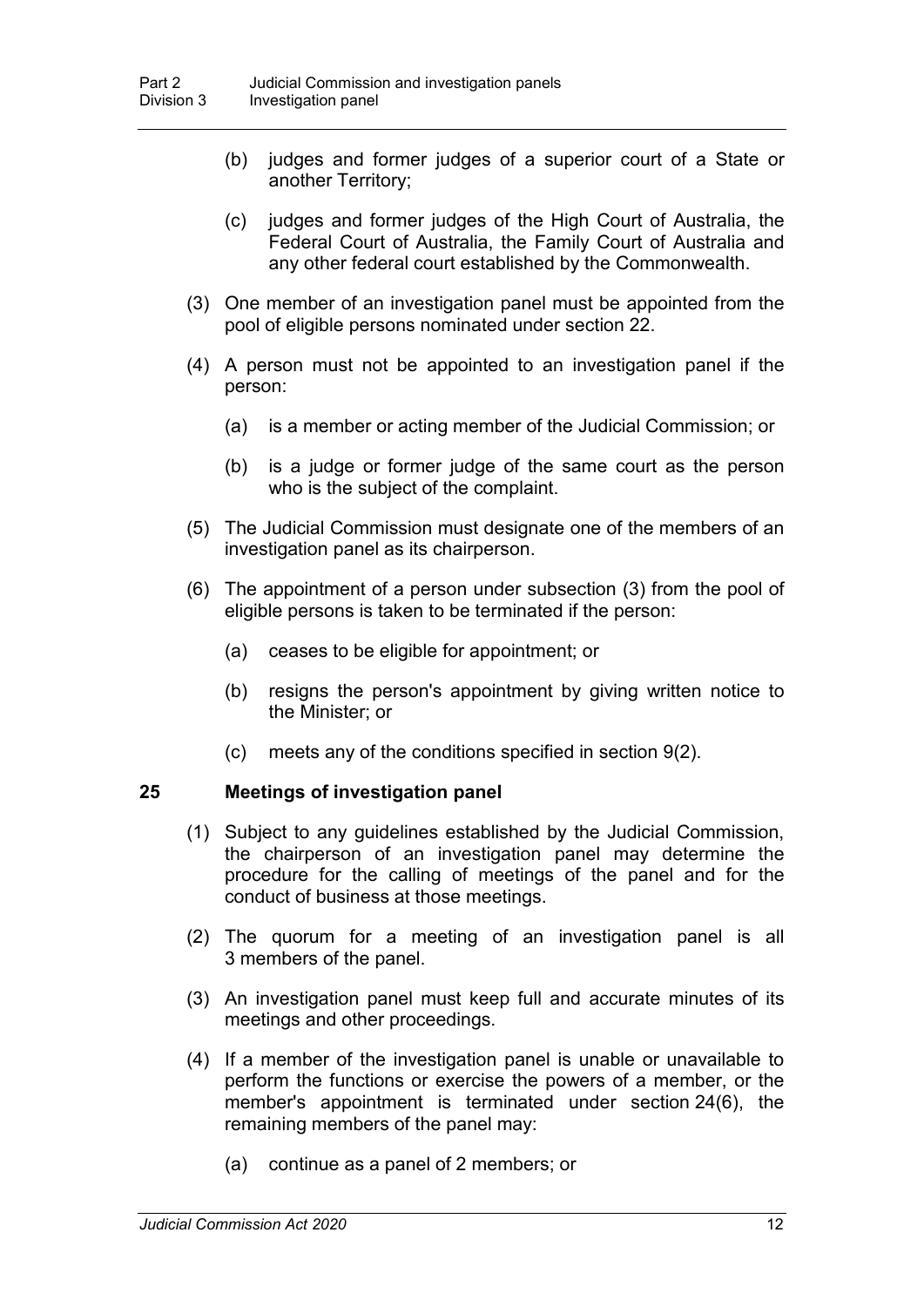- (b) request the Judicial Commission to appoint a replacement member.
- (5) If an investigation panel continues as a panel of 2 members under subsection (4)(a), the decisions of the panel must be unanimous.

## **Division 4 Powers of investigation panel**

#### **26 General powers**

An investigation panel has the powers necessary to perform its functions.

#### **27 Legal assistance**

An investigation panel may engage a legal practitioner to assist the panel.

#### **28 Examination on oath**

The chairperson of an investigation panel may require a person appearing before the investigation panel to give evidence on oath.

#### **29 Issuing summons**

- (1) The chairperson of an investigation panel may issue a summons to order a person to do the following:
	- (a) to attend to give evidence as directed by the summons;
	- (b) to produce any document or thing as directed by the summons.
- (2) Each summons may be issued to only one person.
- (3) A summons must:
	- (a) be in the approved form; and
	- (b) identify the person to whom it is issued by name or by description of office or position; and
	- (c) specify what the person is being summoned to do; and
	- (d) identify any documents or things to be produced; and
	- (e) specify the date, time and place for any attendance or production.
- (4) A summons must be served personally on the person to whom it is issued.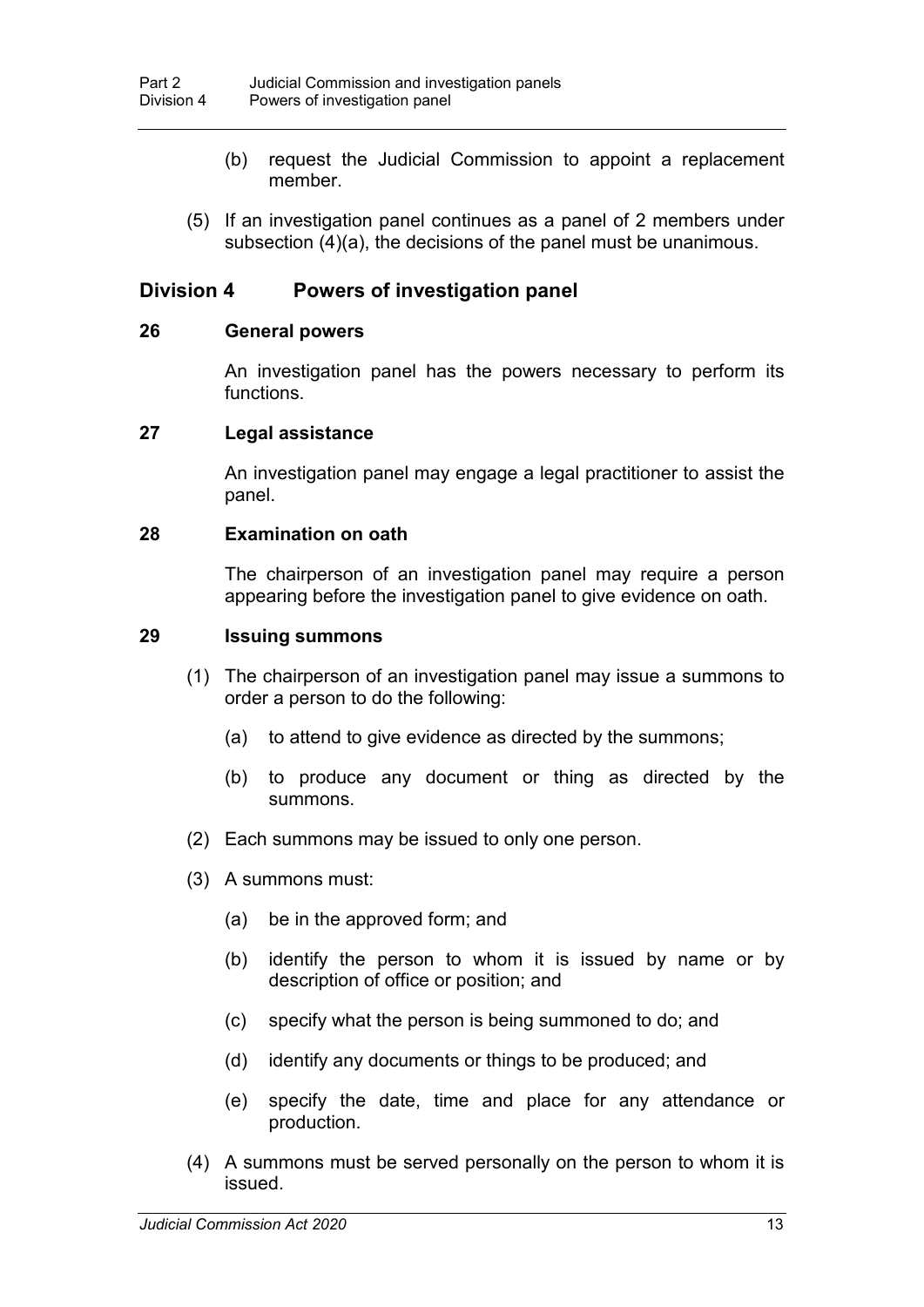#### **30 Arrest warrant**

- (1) If a person fails to attend as required by a summons under section 29, the chairperson of an investigation panel may issue a warrant for the arrest of the person.
- (2) Before issuing the arrest warrant, the chairperson of the investigation panel must be satisfied that:
	- (a) the summons was served on the person; or
	- (b) a reasonable attempt was made to serve the summons on the person.
- (3) An arrest warrant must:
	- (a) be signed by the chairperson of the investigation panel; and
	- (b) be issued to a police officer or a person named in the warrant; and
	- (c) state the purpose for which it is issued; and
	- (d) the name or identity of the person to be arrested.
- (4) An arrest warrant authorises a police officer or the person named in the warrant:
	- (a) to arrest the person identified in the warrant at any time and bring the person before the investigation panel; and
	- (b) to detain the person in custody until released by order of the investigation panel or the Supreme Court.
- (5) The arrest of a person under this section does not prevent the person from being prosecuted for an offence against section 67.

#### **31 Search warrants**

- (1) The chairperson of an investigation panel may issue a search warrant if the panel believes on reasonable grounds that issuing a search warrant is justified to ensure the production of a document or thing that might otherwise be concealed, lost, mutilated, destroyed or disposed of.
- (2) A search warrant must:
	- (a) be signed by the chairperson of the investigation panel; and
	- (b) be issued to a police officer or a person named in the warrant; and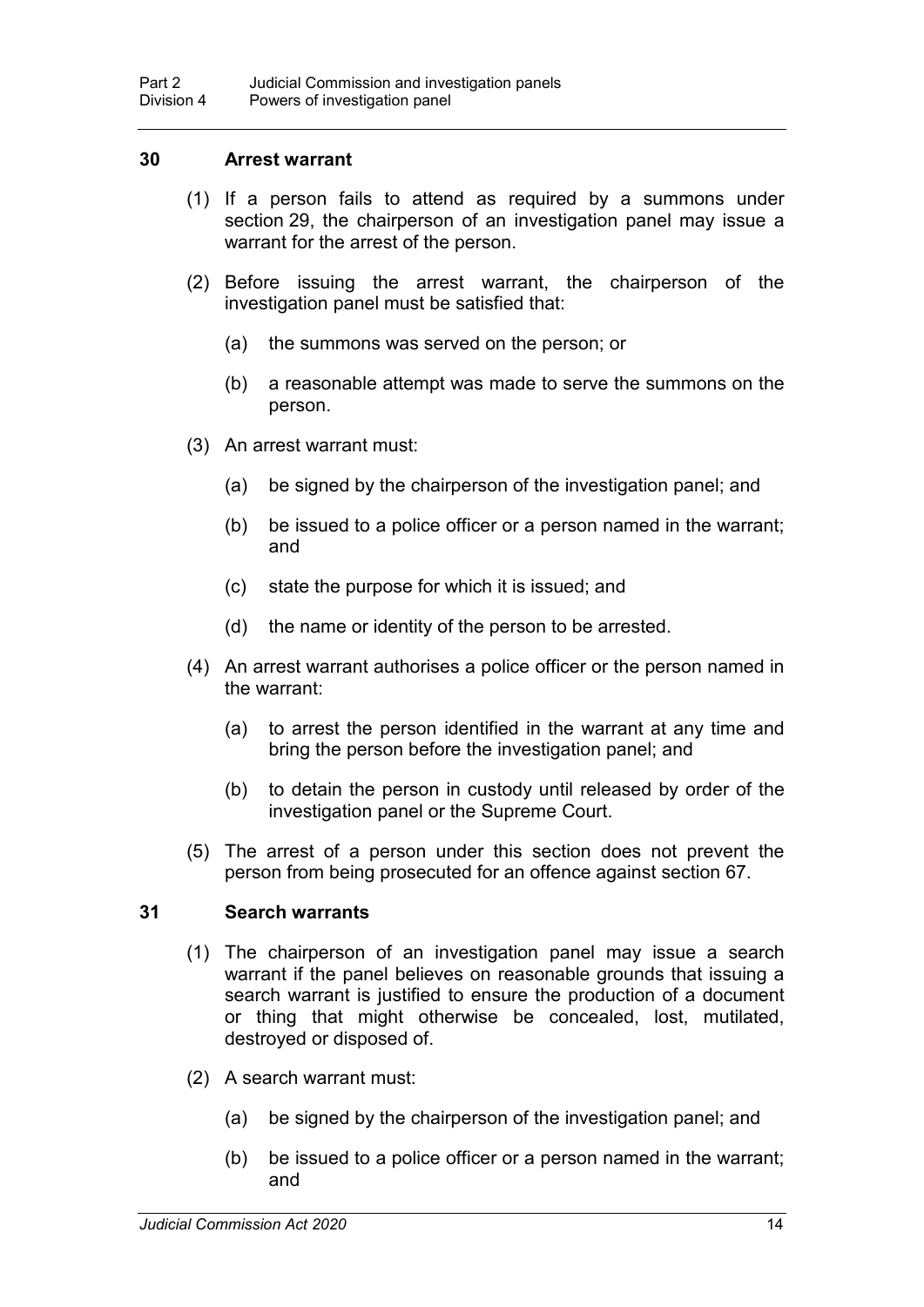- (c) state the purpose for which it is issued; and
- (d) specify the premises for which entry is authorised; and
- (e) specify particular hours during which the entry is authorised or state that the entry is authorised at any time of the day or night; and
- (f) include a description of the kind of documents or things in relation to which the powers under the warrant may be exercised; and
- (g) specify the day on which the warrant ceases to have effect, which must be a day not later than 30 days after the day of its issue.
- (3) A search warrant authorises a police officer or the person named in the warrant:
	- (a) to enter the premises specified in the warrant; and
	- (b) to search the premises for documents or things relevant to a complaint; and
	- (c) to seize any document or thing relevant to a complaint found in or on the premises; and
	- (d) to deliver anything seized to the investigation panel.
- (4) A search warrant may be executed, in accordance with its terms, at any time during the period commencing on the day of issue of the warrant and ending at the end of the day specified for subsection (2)(g).
- (5) A person executing a search warrant may seize a document or thing not of a kind specified in the warrant if in the course of searching under the search warrant for a document or thing of a relevant kind:
	- (a) the person believes on reasonable grounds the document or thing is connected with the matter being investigated; and
	- (b) the person believes on reasonable grounds that it is necessary to seize that document or thing in order to prevent it from being concealed, lost, mutilated, destroyed or disposed of.
- (6) Any document or thing seized under subsection (5) must be presented without delay to the investigation panel.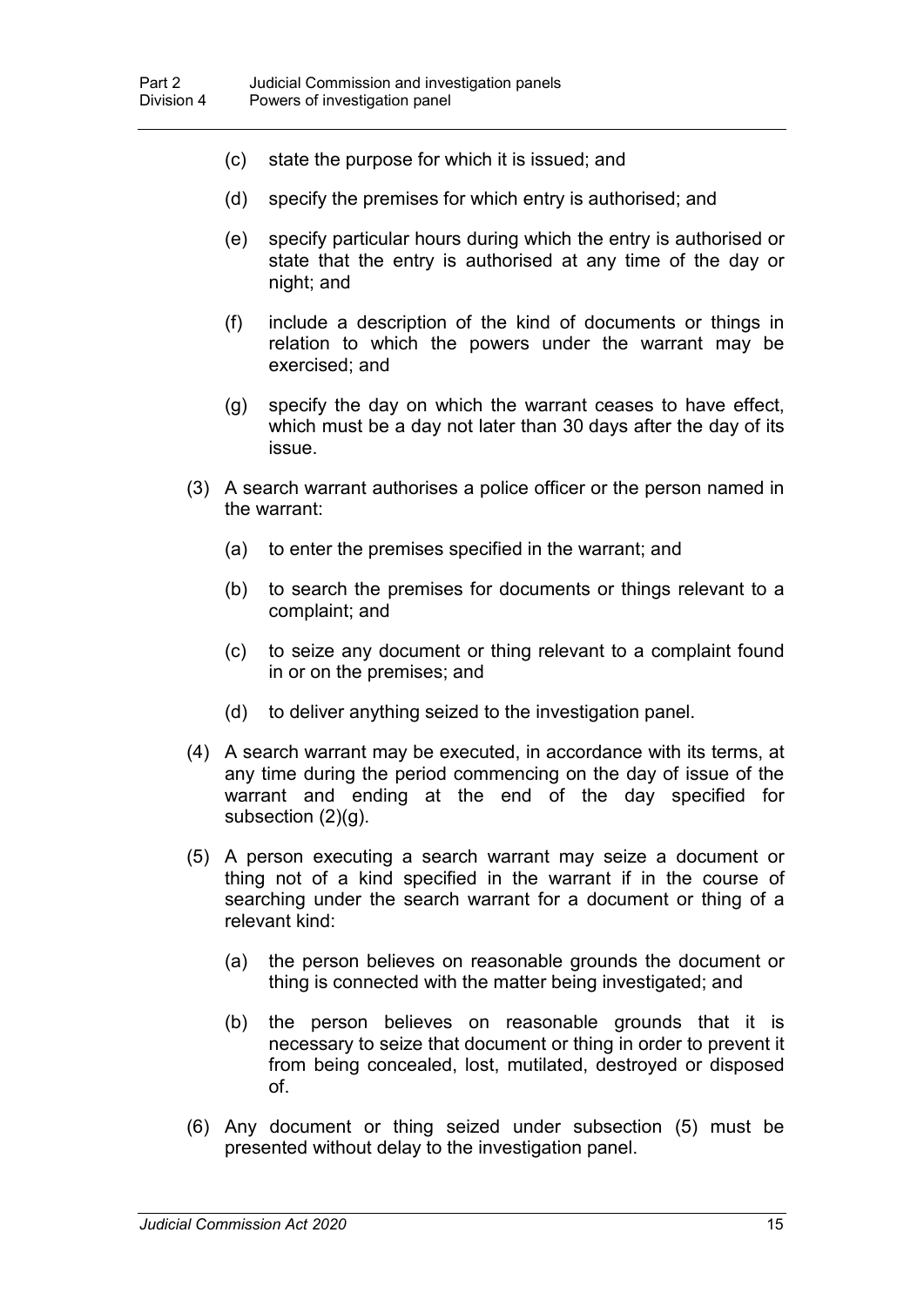(7) A person executing a search warrant must, on request by an occupant of the premises to which the warrant relates, show the warrant to that occupant.

## **32 Inspection and retention of documents**

- (1) An investigation panel may:
	- (a) inspect a document or other thing produced to the Judicial Commission or the investigation panel or seized under a search warrant; and
	- (b) retain possession of the document or thing for as long as necessary for either the Judicial Commission or the investigation panel to perform their functions; and
	- (c) make copies of, or take extracts from, the document.
- (2) If a document is retained under subsection (1)(b), the person otherwise entitled to possession of the document is entitled to:
	- (a) inspect the document; and
	- (b) receive a certified true copy of the document.
- (3) An investigation panel may refer a document or thing, or a copy of a document, to the Judicial Commission and a head of jurisdiction.
- (4) An investigation panel must return any document or thing retained under subsection (1)(b) when it is no longer required.

#### **33 Medical or psychological examination**

- (1) An investigation panel may request a judicial officer or ordinary member of NTCAT who is the subject of a complaint to undergo a specified medical or psychological examination within a reasonable specified time if the investigation panel believes on reasonable grounds that the judicial officer or ordinary member might be physically or mentally unfit to perform the functions or exercise the powers of office.
- (2) The examination must relate only to the fitness, whether physical, mental or both, of the judicial officer or ordinary member of NTCAT to perform the functions or exercise the powers of office.
- (3) As soon as practicable after the examination, the judicial officer or ordinary member of NTCAT must give the investigation panel a copy of the report of the examination.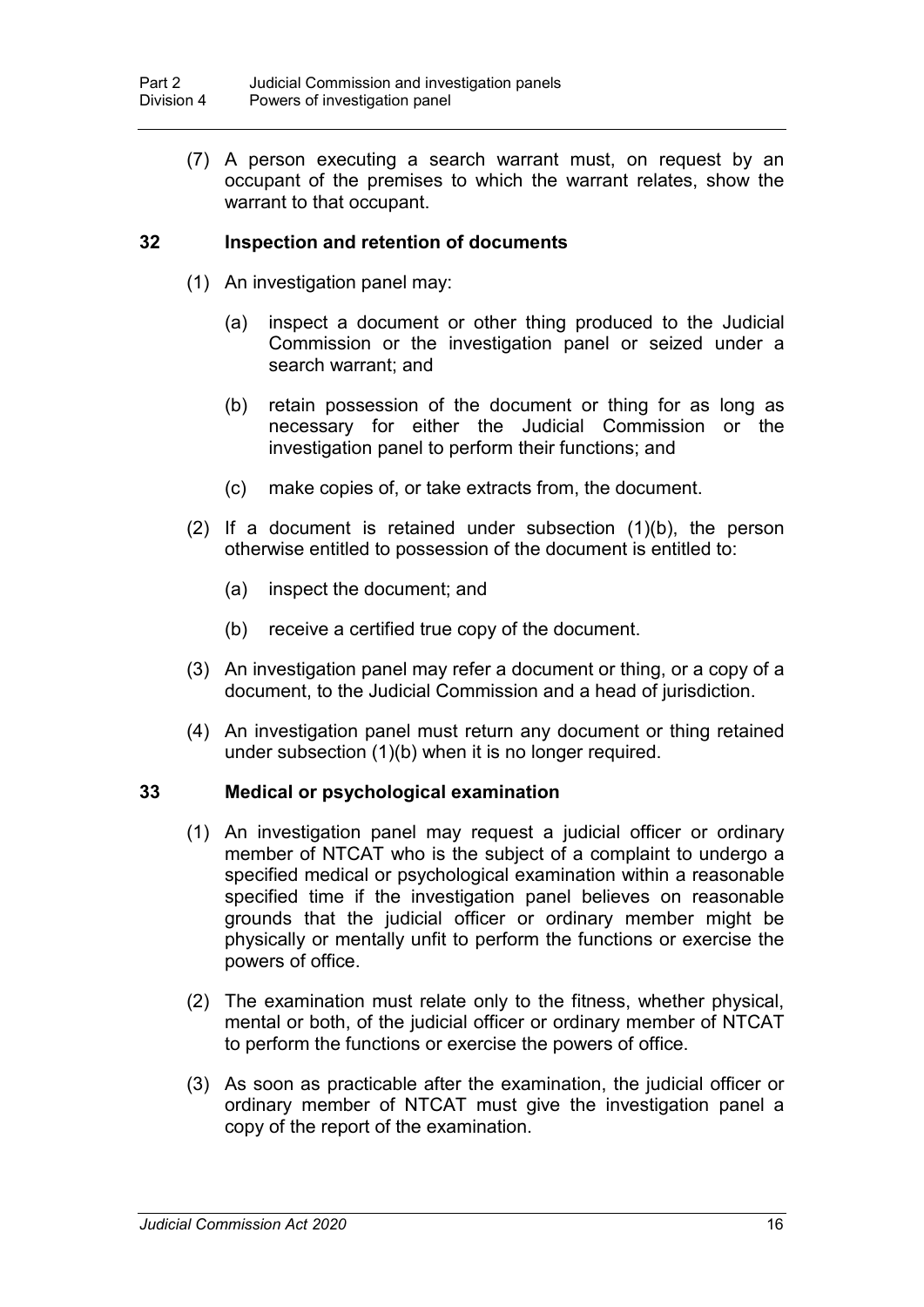(4) If a judicial officer or ordinary member of NTCAT fails, without reasonable excuse, to comply with a request under subsection (1) or to give a copy of the report under subsection (3), a statement to that effect must be included in any report given by the investigation panel in relation to the judicial officer or ordinary member.

#### **34 Preventing or restricting release of information**

- (1) An investigation panel may refuse to disclose information to a complainant if the disclosure would be contrary to the public interest.
- (2) An investigation panel may give directions preventing or restricting the publication of evidence given to the panel or evidence regarding matters contained in documents received by the panel.
- (3) A person commits an offence if:
	- (a) the person intentionally engages in conduct; and
	- (b) the conduct results in a contravention of a direction given under subsection (2) and the person is reckless in relation to that result.

Maximum penalty: 100 penalty units or imprisonment for 6 months.

(4) It is a defence to a prosecution for an offence against subsection (3) if the defendant has a reasonable excuse.

## **Division 5 Related matters**

#### **35 Independence of all members**

- (1) In the performance of functions or the exercise of powers under this Act, a member of the Judicial Commission or an investigation panel is not subject to the direction or control of any person.
- (2) The conditions of office of a member of the Judicial Commission or an investigation panel:
	- (a) cannot be contingent on the member's performance in office; and
	- (b) cannot be varied during the member's term in office.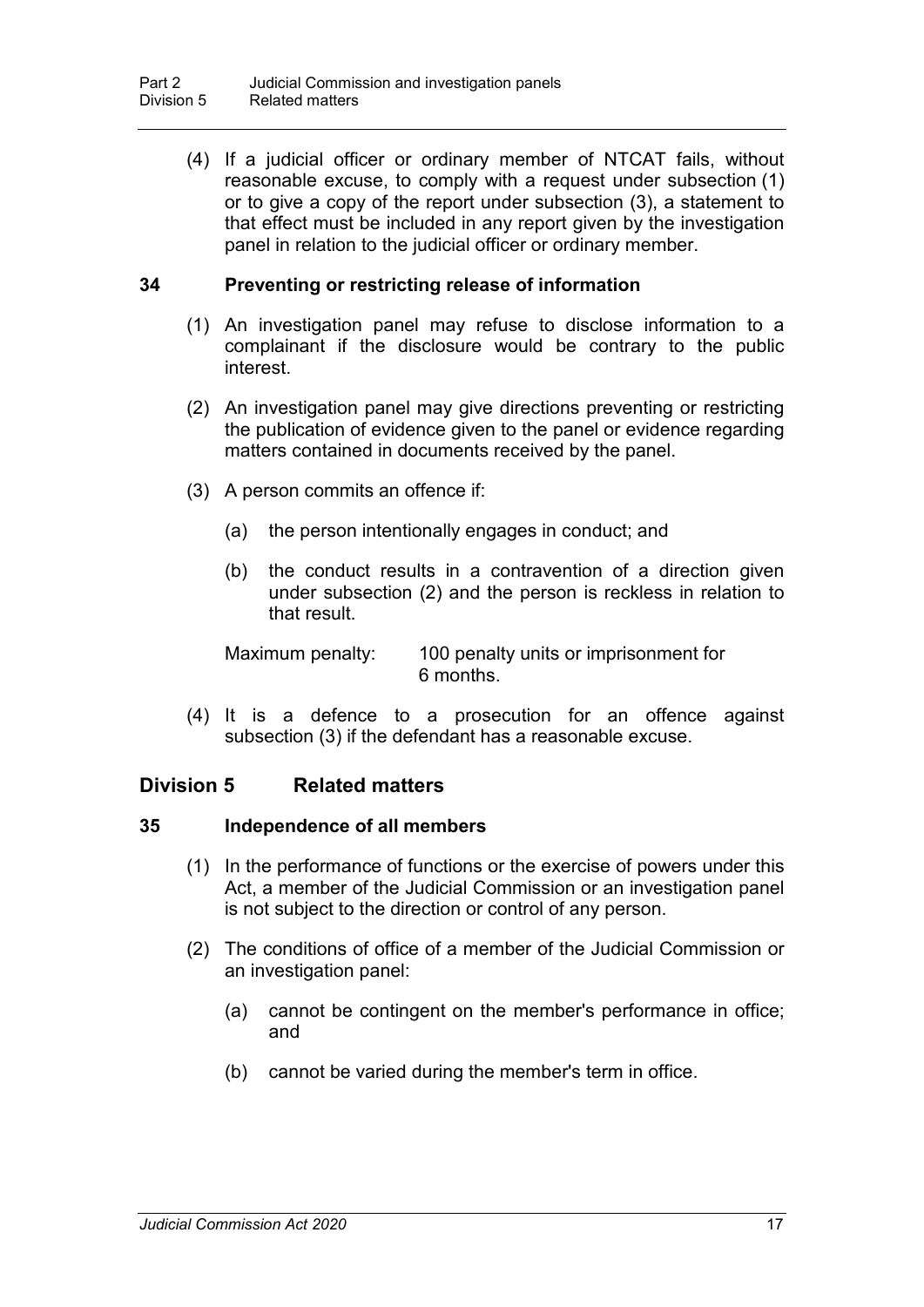#### **36 Expenses and remuneration**

- (1) The following are entitled to be reimbursed for reasonable expenses incurred in performing functions or exercising powers under this Act:
	- (a) the members of the Judicial Commission;
	- (b) the members of an investigation panel.
- (2) The following are entitled to be paid remuneration for performing functions or exercising powers under this Act:
	- (a) a community member of the Judicial Commission or an investigation panel;
	- (b) a former judge who is a member of an investigation panel.
- (3) The conditions about expenses and remuneration under this section are determined by the Administrator.

#### **37 Protocol for complaints against ordinary members of NTCAT**

- (1) If recommended by the Judicial Commission, the Minister must, by *Gazette* notice, issue a protocol to provide a process for a suitably qualified person to deal with a complaint in relation to an ordinary member of NTCAT.
- (2) The contents of the protocol must be approved by the Judicial Commission.
- (3) Despite any provision to the contrary, a complaint in relation to an ordinary member of NTCAT must be dealt with in accordance with the protocol.

#### **38 Delegation by Judicial Commission**

- (1) Subject to subsection (2), the Judicial Commission may delegate its powers and functions to:
	- (a) a member of the Judicial Commission; or
	- (b) a suitably qualified person acting under any protocol issued under section 37; or
	- (c) the principal officer or another member of the staff of the Judicial Commission.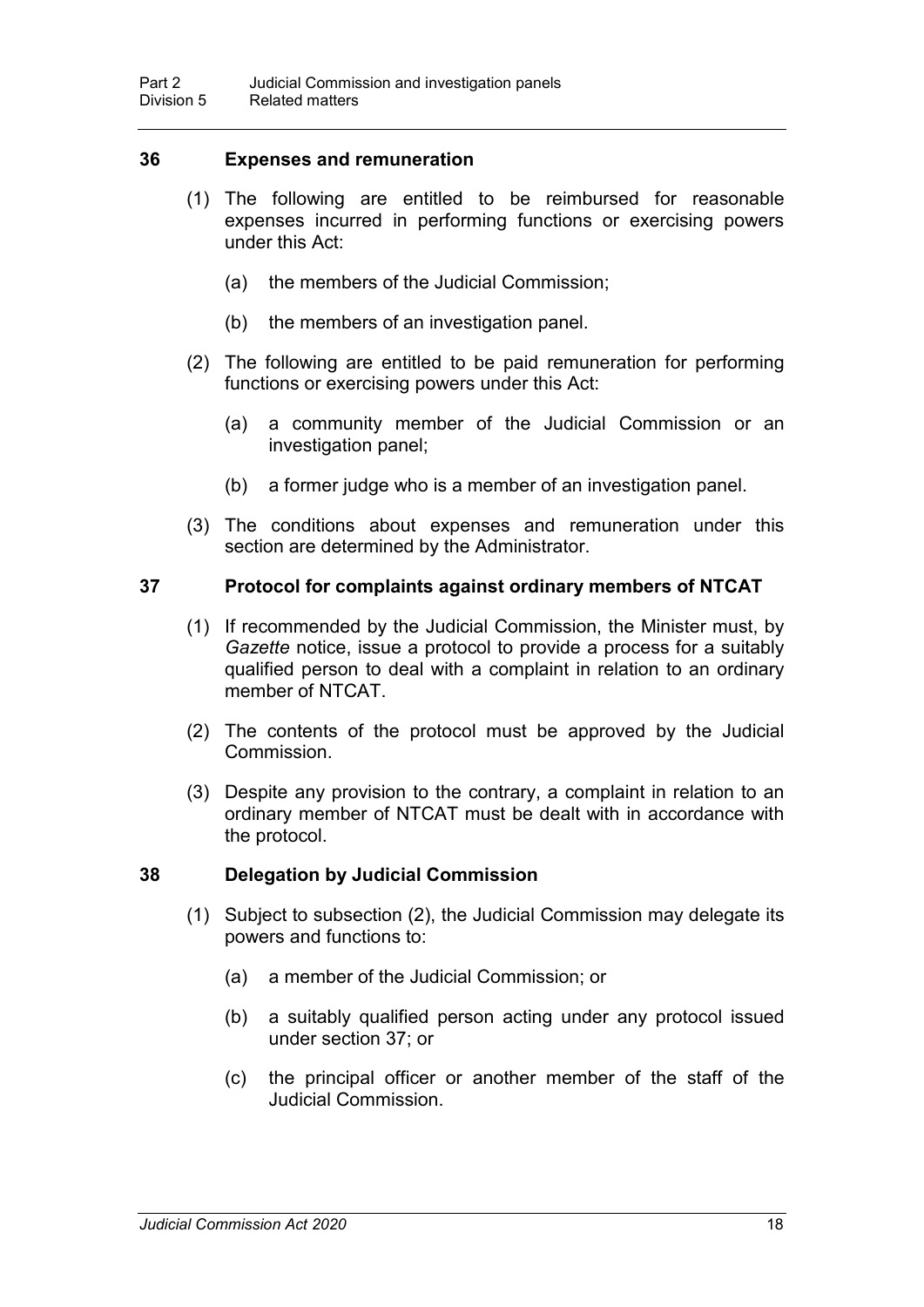- (2) Subsection (1) does not authorise the delegation of the following powers and functions to a single member of the Judicial Commission, the principal officer or another member of the staff of the Judicial Commission:
	- (a) establishing an investigation panel under section 21;
	- (b) referring a complaint or making a recommendation under section 49.
- (3) A person delegated a power or function cannot subdelegate that power or function.

#### **39 Staff of Judicial Commission**

- (1) The Judicial Commission is to be supported in the exercise of its functions by:
	- (a) the principal officer; and
	- (b) other staff considered suitable by the Commission.
- (2) The principal officer of the Judicial Commission must be appointed by the Minister, on the recommendation of the Commission.
- (3) The conditions of the principal officer's employment must be determined in accordance with Part 3, Division 3 of the *Assembly Members and Statutory Officers (Remuneration and Other Entitlements) Act 2006*.
- (4) The other staff of the Judicial Commission are public sector employees:
	- (a) employed for the purposes of the Commission; or
	- (b) employed in an Agency and made available by the Chief Executive Officer of the Agency under an arrangement with the Judicial Commission.

## **Part 3 Complaint process**

#### **Division 1 Making complaint**

#### **40 Grounds for complaint**

(1) Any person may make a complaint under this Act about a matter relating to the behaviour or the physical or mental capacity of a judicial officer or an ordinary member of NTCAT.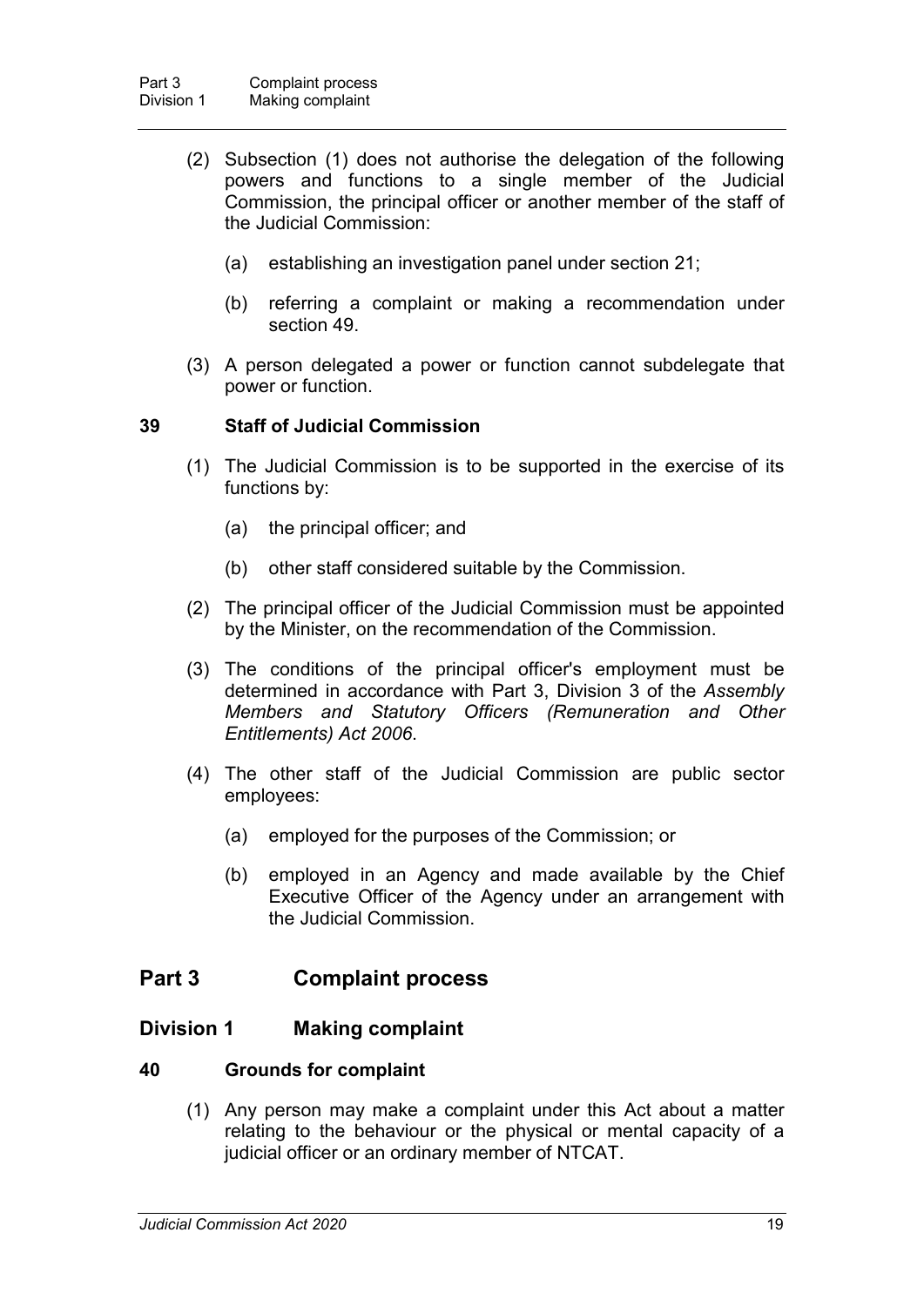- (2) Despite subsection (1), a complaint may not be made or dealt with under this Act in relation to a matter that is within the jurisdiction of the ICAC, unless the ICAC consents or refers the matter to the Judicial Commission.
- (3) To avoid doubt, a series of actions may be taken as a course of conduct that constitutes a single matter for a complaint.
- (4) A complaint must be in writing and include the following information:
	- (a) the name and contact information of the complainant;
	- (b) the name or identity of the judicial officer or ordinary member of NTCAT who is the subject of the complaint;
	- (c) the grounds for the complaint;
	- (d) a summary of the facts relevant to the complaint;
	- (e) any other information prescribed by regulation.

#### **41 Referral to Judicial Commission**

- (1) The Minister may refer to the Judicial Commission any matter relating to the behaviour or the physical or mental capacity of a judicial officer or an ordinary member of NTCAT.
- (2) Any matter referred to the Judicial Commission by the Minister under subsection (1), or by the ICAC under section 25A of the *Independent Commissioner Against Corruption Act 2017*, is taken to be a complaint lodged with the Judicial Commission.

## **Division 2 Acting on complaint**

#### **42 Preliminary examination of complaint**

- (1) The Judicial Commission must conduct a preliminary examination of a complaint as efficiently and expeditiously as possible.
- (2) The Judicial Commission may initiate the inquiries into the subject matter of the complaint that the Commission considers appropriate.
- (3) The preliminary examination and any inquiries made by the Judicial Commission must, as far as practicable, be in private.

#### **43 Matters related to complaint**

(1) In dealing with a complaint, the Judicial Commission and any investigation panel is not limited to the matters raised initially in the complaint, and may consider other matters arising in the course of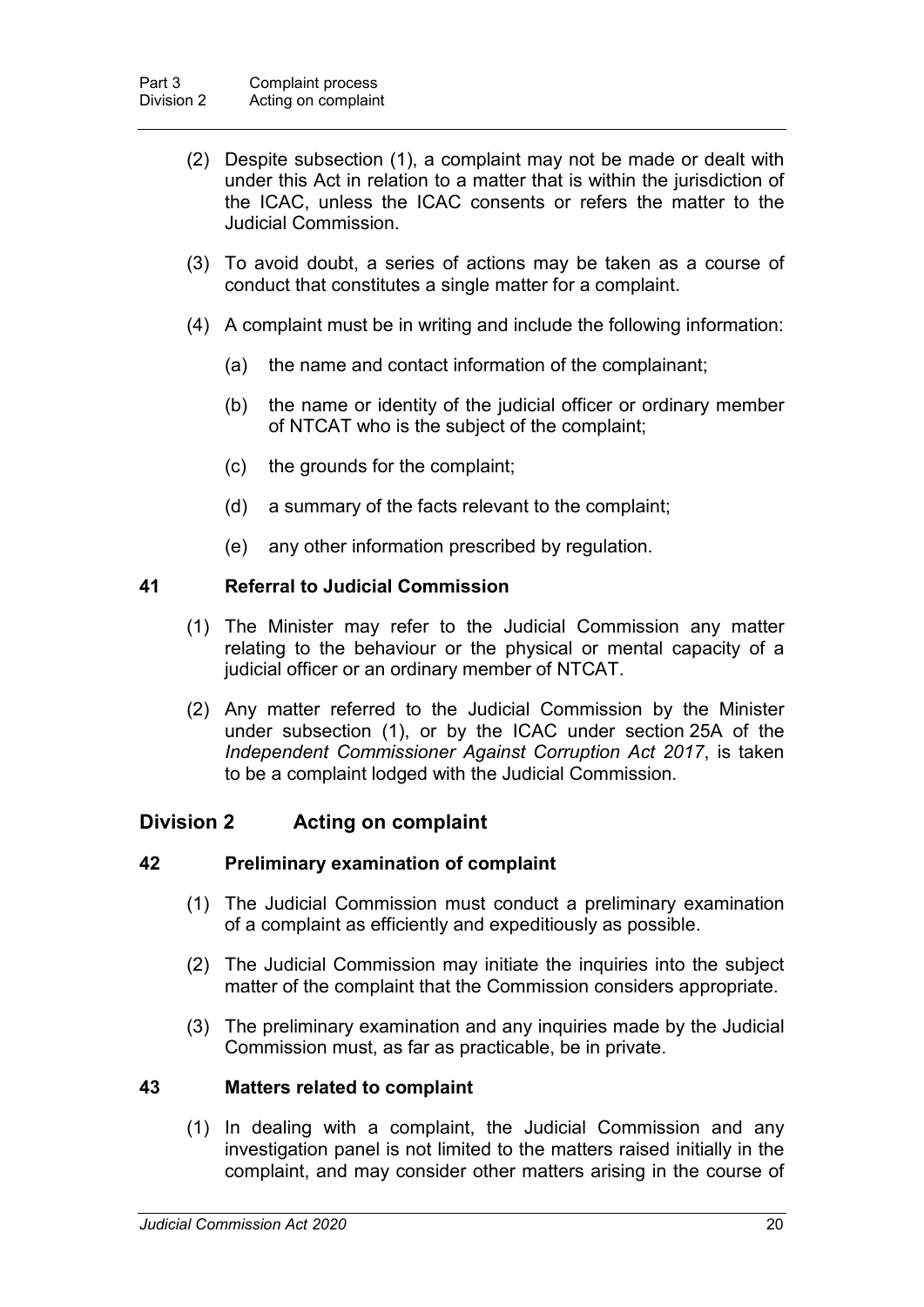dealing with it either as part of the original complaint or constituting a new complaint.

(2) If the matter arising constitutes grounds for a complaint about another judicial officer or ordinary member of NTCAT, the Judicial Commission and any investigation panel may consider the new matter as a complaint against that other judicial officer or ordinary member.

## **44 Grounds to dismiss complaint**

- (1) The Judicial Commission may dismiss all or part of a complaint if it is satisfied on reasonable grounds of any of the following:
	- (a) the complaint is frivolous or vexatious or not made in good faith;
	- (b) the complaint is trivial;
	- (c) the matter is one for which a complaint may not be made under section 40(2);
	- (d) there is or was available another satisfactory means of dealing with the matter;
	- (e) the matter is the subject of legal proceedings and should more properly be the subject of an appeal;
	- (f) the matter happened so far in the past that it does not justify further consideration;
	- (g) the matter arose before the person who is the subject of the complaint was appointed as a judicial officer or an ordinary member of NTCAT, unless it appears to the Judicial Commission that the matter could justify the removal from office or termination of appointment of the judicial officer or ordinary member;
	- (h) the person who is the subject of the complaint is no longer a judicial officer or an ordinary member of NTCAT;
	- (i) the matter relates to the private life of a judicial officer or an ordinary member of NTCAT that cannot reasonably be considered to affect, or have affected, either:
		- (i) the judicial officer's or ordinary member's suitability to hold office; or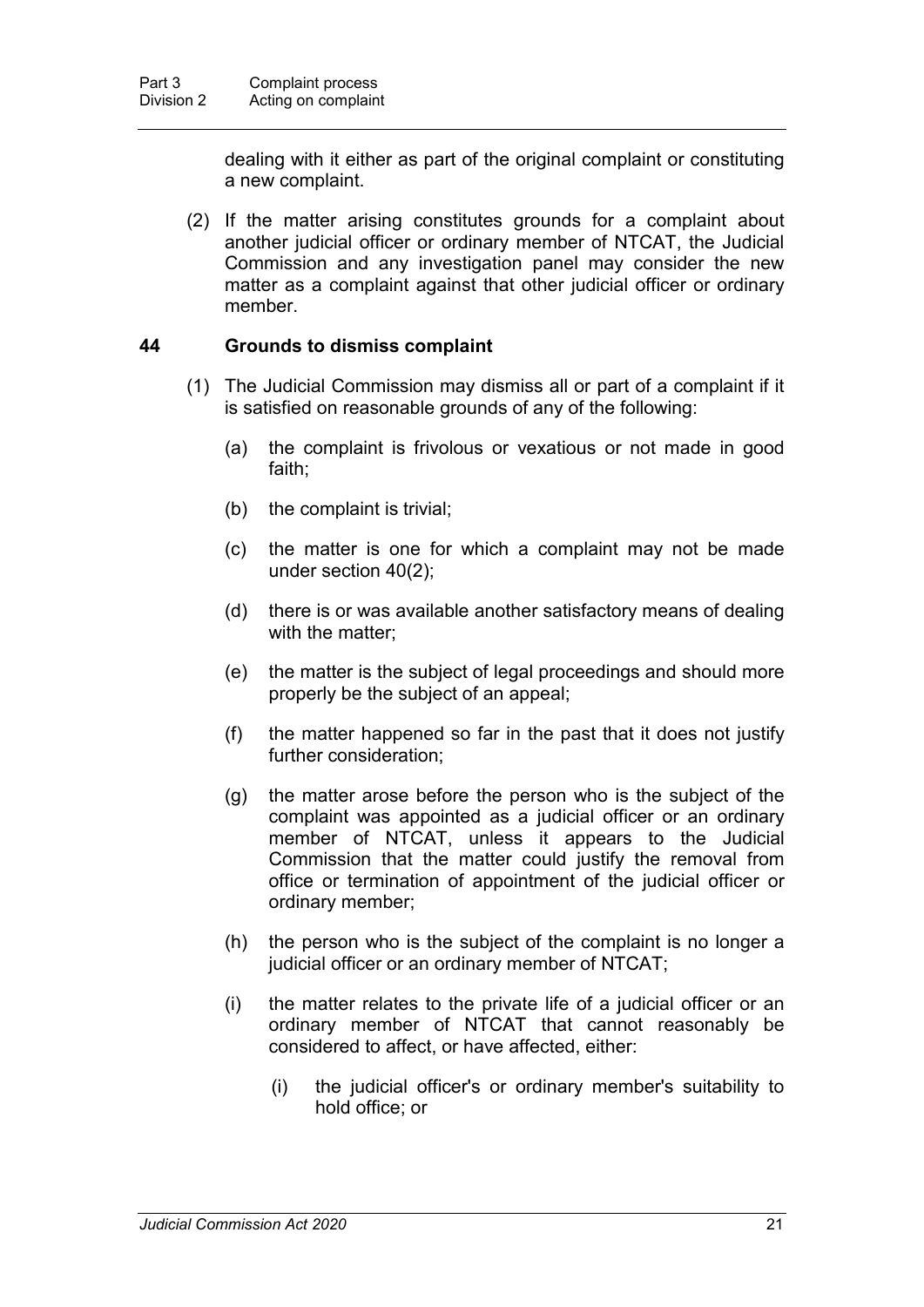- (ii) the judicial officer's or ordinary member's performance of the functions or exercise of the powers of the officer's or member's office;
- (j) having regard to all the circumstances, further consideration of the complaint is unnecessary or unjustifiable.
- (2) In deciding whether or not to dismiss a complaint, the Judicial Commission may have regard to any matter it considers relevant.
- (3) To avoid doubt, a matter that arose before the commencement of this Act may be the subject of a complaint and is not to be dismissed for that reason alone.

#### **45 Vexatious complainants**

- (1) The Judicial Commission may declare a person to be a vexatious complainant if the person persistently, without reasonable grounds, makes complaints against one or more judicial officers or ordinary members of NTCAT.
- (2) The Judicial Commission may disregard any complaint made by a person it has declared to be a vexatious complainant.

#### **46 Giving notice**

- (1) If the complaint is dismissed after its preliminary examination under section 42, the Judicial Commission must give written notice of the dismissal to:
	- (a) the complainant; and
	- (b) the judicial officer or ordinary member of NTCAT who is the subject of the complaint.
- (2) The notice under subsection (1) must include:
	- (a) a summary of the complaint; and
	- (b) the reasons for the dismissal.
- (3) If the complaint is not dismissed after its preliminary examination under section 42, the Judicial Commission must give the judicial officer or ordinary member of NTCAT who is the subject of the complaint written notice of:
	- (a) a summary of the complaint; and
	- (b) the right of the judicial officer or ordinary member of NTCAT to respond to the complaint under section 47.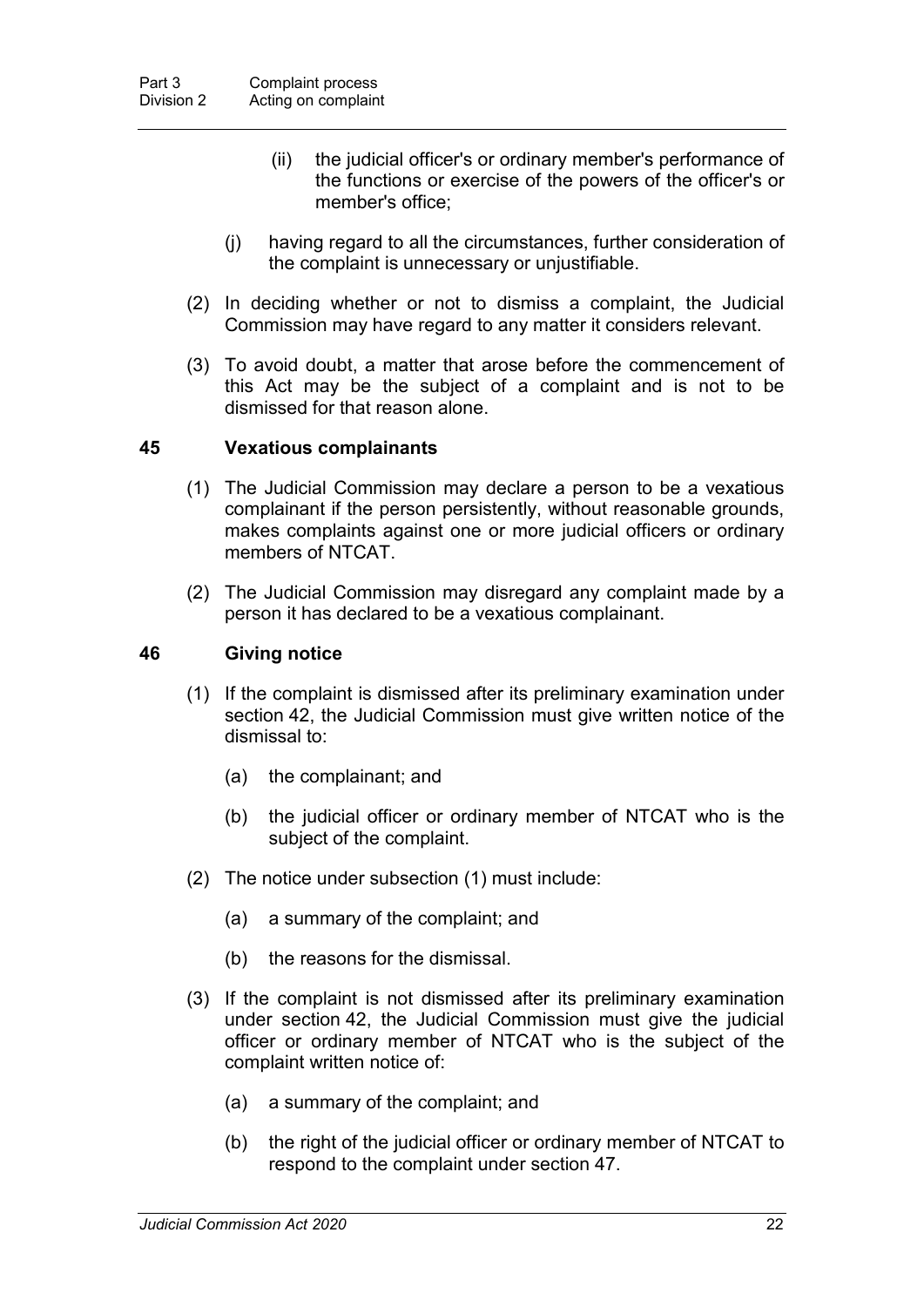(4) The Judicial Commission may refuse to disclose information under subsection (2) to the complainant if the Commission considers the disclosure would be contrary to the public interest.

## **47 Opportunity to respond to complaint**

- (1) The Judicial Commission must give the judicial officer or ordinary member of NTCAT who is the subject of a complaint a reasonable opportunity to respond to the complaint before:
	- (a) referring the matter to the head of jurisdiction under section 49; or
	- (b) establishing an investigation panel under section 50.
- (2) The judicial officer or ordinary member of NTCAT who is the subject of a complaint may respond in writing to a complaint.

## **48 Options for taking action**

- (1) After considering any response given under section 47(2), the Judicial Commission may take one of the following actions:
	- (a) dismiss the complaint under section 44;
	- (b) refer the complaint to the head of jurisdiction under section 49;
	- (c) establish an investigation panel to investigate the complaint under section 50.
- (2) The Judicial Commission must give written notice of the action taken under subsection (1) to:
	- (a) the complainant; and
	- (b) the judicial officer or ordinary member of NTCAT who is the subject of the complaint.
- (3) If the complaint is dismissed under section 44, the Judicial Commission must give written notice of the dismissal to:
	- (a) the complainant; and
	- (b) the judicial officer or ordinary member of NTCAT who is the subject of the complaint.
- (4) The notice under subsection (3) must include:
	- (a) a summary of the complaint; and
	- (b) the reasons for the dismissal.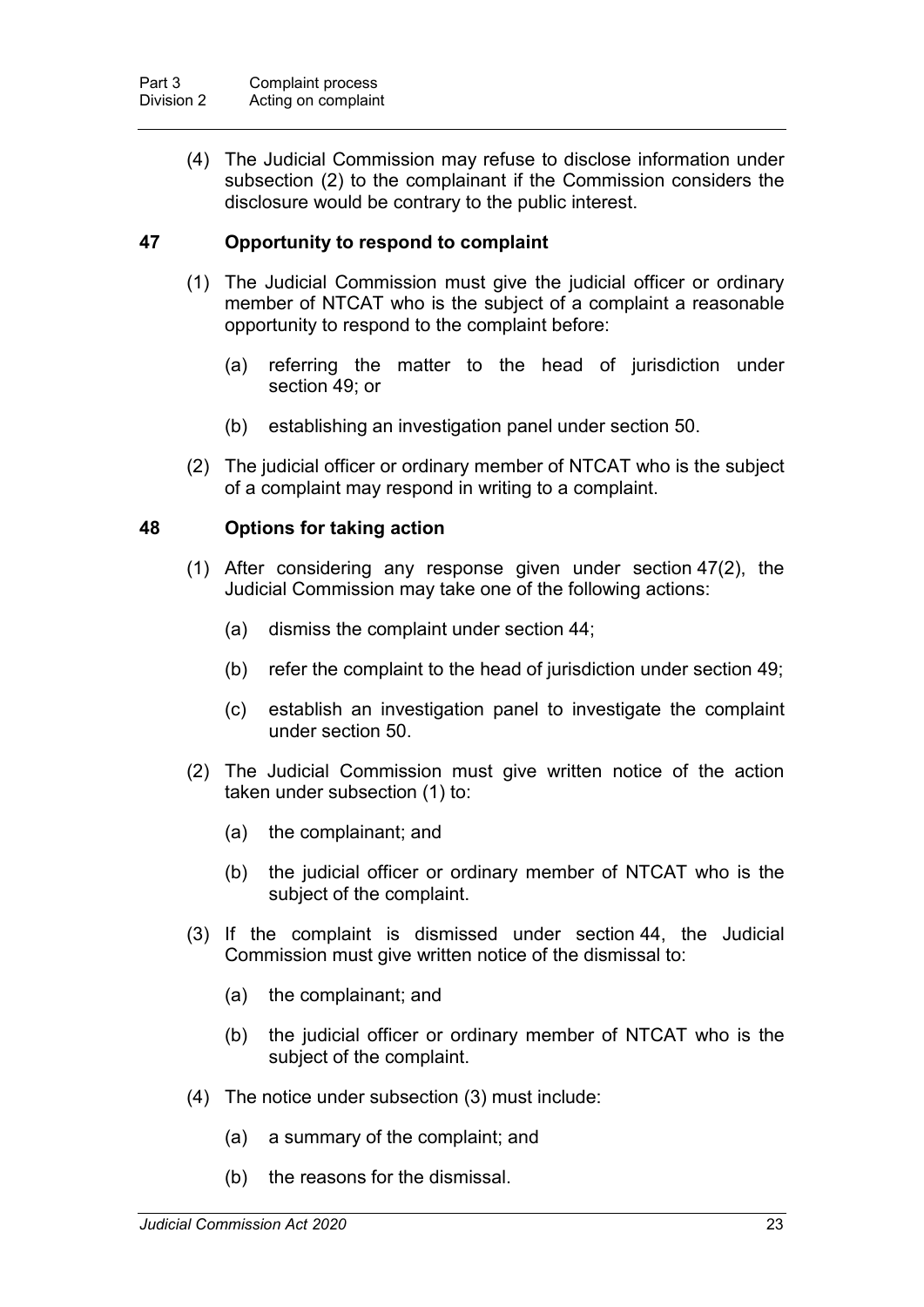(5) The Judicial Commission may refuse to disclose information under subsection (4) to the complainant if the Commission considers the disclosure would be contrary to the public interest.

## **49 Referral to head of jurisdiction**

- (1) The Judicial Commission may refer a complaint to the head of jurisdiction if the Commission is satisfied on reasonable grounds that:
	- (a) the complaint is partly or wholly substantiated; and
	- (b) the complaint is not sufficiently serious to justify establishment of an investigation panel under section 50.
- (2) The Judicial Commission may include recommendations in its referral as to what action should be taken in relation to the complaint.

## **Division 3 Examination and investigation by investigation panel**

#### **50 Establishment of investigation panel**

The Judicial Commission must establish an investigation panel under section 21 to examine and investigate a complaint if satisfied on reasonable grounds that the complaint is sufficiently serious that, if substantiated, it could justify the removal from office or termination of appointment of the judicial officer or ordinary member.

## **51 Examination and investigation by investigation panel**

- (1) An investigation panel must:
	- (a) conduct an examination of the complaint or complaints for which it was established; and
	- (b) initiate the investigations into the subject matter of the complaint that the panel thinks appropriate.
- (2) The examination and investigations of an investigation panel must, as far as practicable, take place in private.

#### **52 Hearing by investigation panel**

(1) An investigation panel may hold a hearing in connection with the complaint.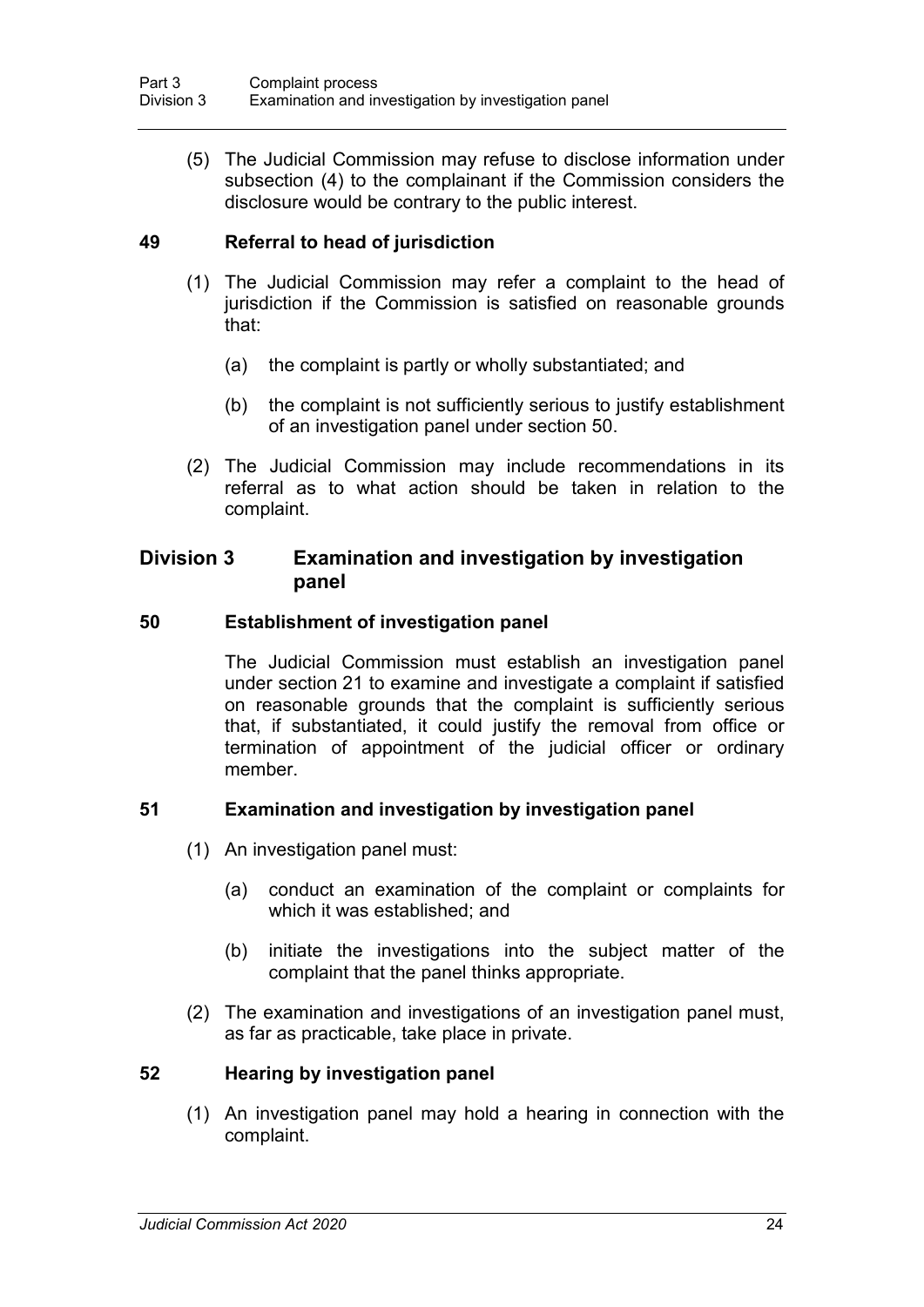- (2) The investigation panel may determine whether a hearing is held in public or in private.
- (3) If a hearing or part of a hearing is to take place in private, the investigation panel may give directions as to the persons who may be present.
- (4) The following persons may examine or cross-examine any witness at a hearing on any matter that the investigation panel considers relevant:
	- (a) a legal practitioner assisting the investigation panel;
	- (b) any person authorised by the investigation panel to appear before it at the hearing;
	- (c) any legal practitioner representing a person at the hearing under section 65;
	- (d) the judicial officer or ordinary member of NTCAT who is the subject of the complaint.
- (5) The investigation panel may set limits on the examination and cross-examination as the panel considers appropriate.

#### **53 Dismissal of complaint by investigation panel**

- (1) An investigation panel must dismiss a complaint to the extent that it is of the opinion that:
	- (a) the complaint should be dismissed on any of the grounds specified in section 44; or
	- (b) the complaint is not substantiated.
- (2) If an investigation panel dismisses a complaint, it must give a written report setting out its determinations to:
	- (a) the Judicial Commission; and
	- (b) the judicial officer or ordinary member of NTCAT who is the subject of the complaint.
- (3) An investigation panel must give the complainant written notice of the dismissal of a complaint setting out the reasons for the dismissal.
- (4) An investigation panel may give a copy of the report required under subsection (2), or a summary of the report, to the complainant.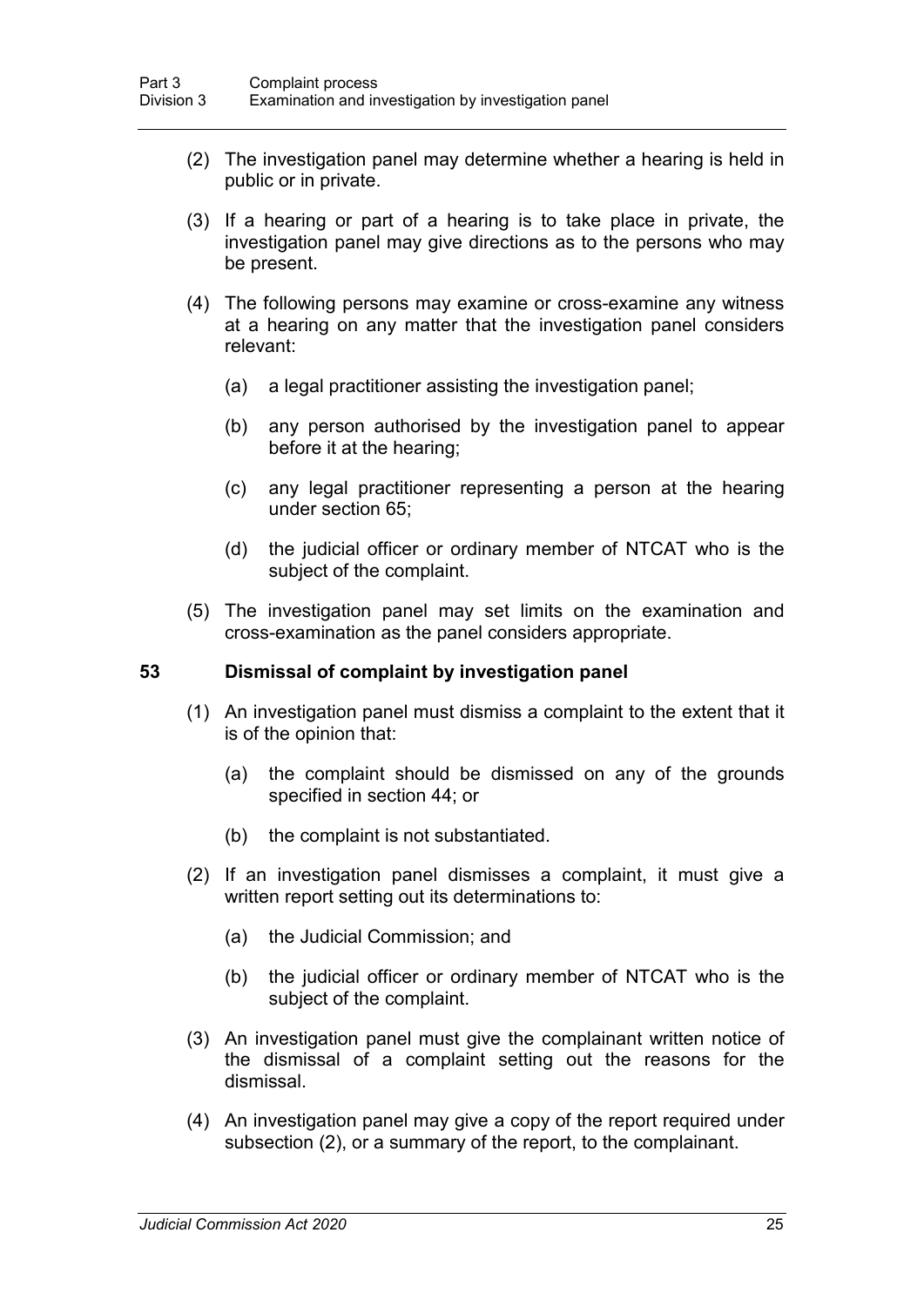#### **54 Termination of investigation panel**

An investigation panel is terminated and the appointment of its members is terminated, in relation to the complaint for which it was established, when the panel completes its work by either:

- (a) dismissing the complaint; or
- (b) giving its report on the complaint to the head of jurisdiction and the Judicial Commission under section 56; or
- (c) giving its report on the complaint to the Administrator and the Minister under section 57.

#### **Division 4 Substantiation of complaint by investigation panel**

#### **55 Duty to report**

An investigation panel must give a report under this Division if the panel has not dismissed the complaint under section 53(1).

#### **56 Report to head of jurisdiction**

- (1) The investigation panel must give a written report under this section if it forms the opinion that the complaint does not justify consideration of the removal from office or termination of appointment of the judicial officer or ordinary member of NTCAT who is the subject of the complaint.
- (2) The report must be given to the head of jurisdiction and set out the investigation panel's findings of fact and its opinions.
- (3) The report may include recommendations as to what action should be taken in relation to the complaint.
- (4) The investigation panel must give a copy of the report to the following:
	- (a) the complainant;
	- (b) the judicial officer or ordinary member of NTCAT who is the subject of the complaint;
	- (c) the Judicial Commission.

#### *Note for subsection (4)(a)*

*Under section 34, the investigation panel may refuse to disclose information to the complainant if the disclosure would be contrary to the public interest.*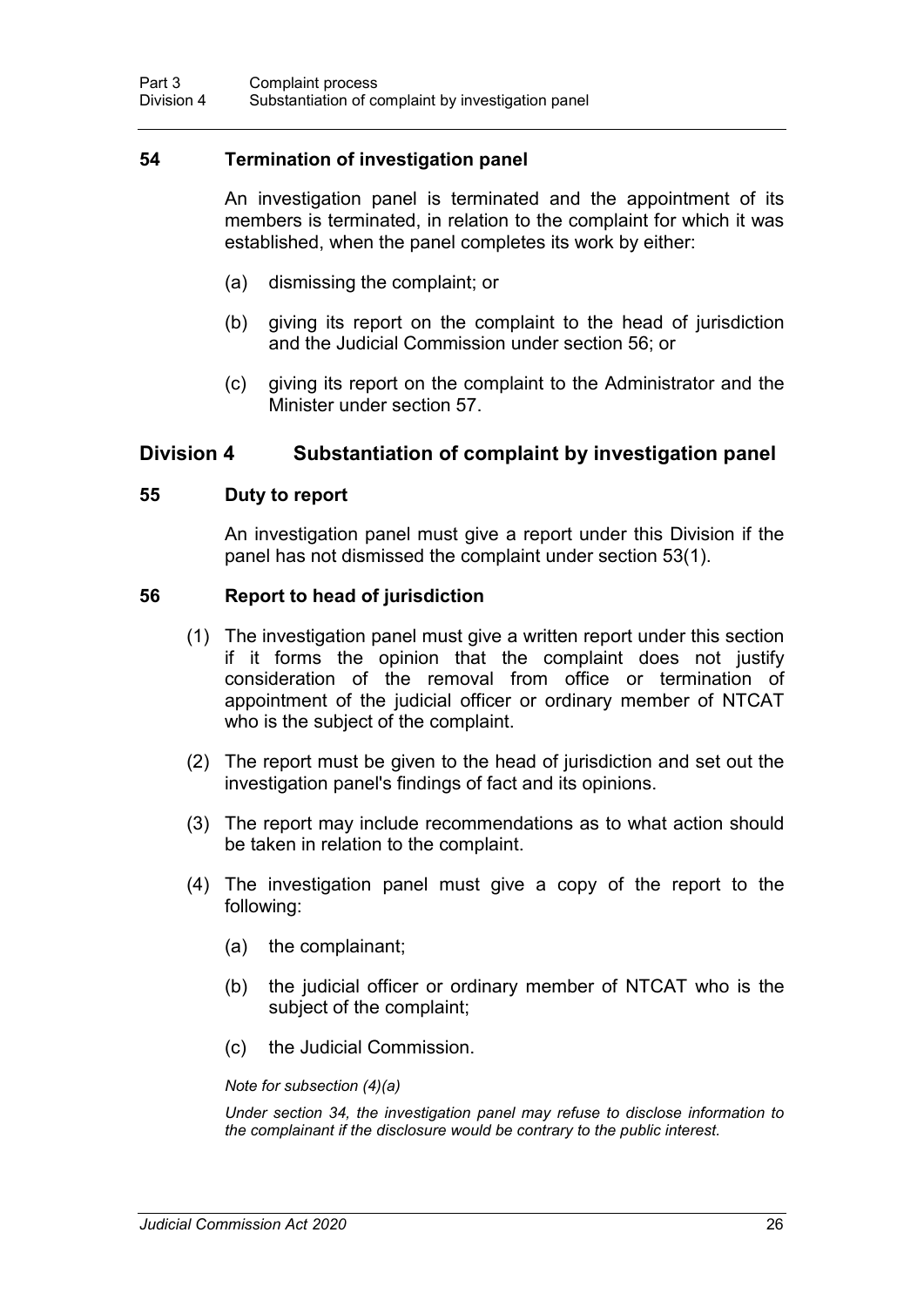## **57 Report to Administrator and Minister**

- (1) The investigation panel must give a written report under this section if it forms the opinion that the complaint could justify consideration of the removal from office or termination of appointment of the judicial officer or ordinary member of NTCAT who is the subject of the complaint.
- (2) The report must be given to the Administrator and set out the investigation panel's findings of fact and its opinions.
- (3) The investigation panel must give a copy of the report to the Minister.
- (4) The Minister must, without delay, give a copy of the report to the following:
	- (a) the head of jurisdiction;
	- (b) the Judicial Commission;
	- (c) the judicial officer or ordinary member of NTCAT.
- (5) The judicial officer or ordinary member of NTCAT may give the Minister a written response to the report setting out the matters the judicial officer or ordinary member considers relevant.

#### **58 Tabling report before Legislative Assembly**

The Minister must table a copy of any report or response, given to the Minister under section 57, in the Legislative Assembly within 6 sitting days after the report or response is received by the Minister.

#### **Division 5 Action in response to complaint**

#### **59 Interim suspension**

- (1) If a complaint about a judicial officer or ordinary member of NTCAT is being investigated by an investigation panel, the head of jurisdiction may suspend the judicial officer or ordinary member from performing functions or exercising powers of the officer's or member's office.
- (2) The suspension continues until the earlier of the following:
	- (a) the complaint is dismissed under section 53;
	- (b) a report is given to the head of jurisdiction under section 56;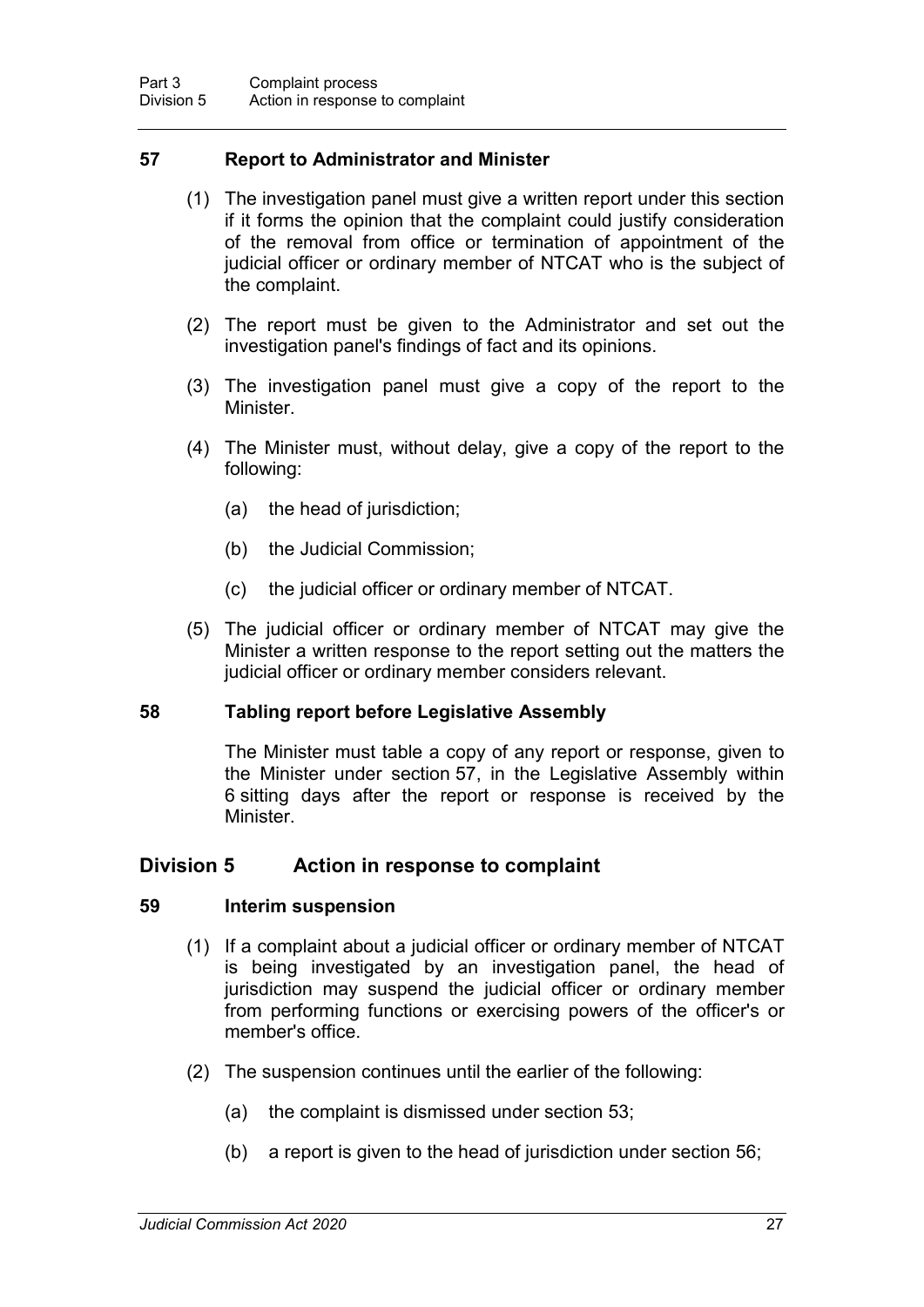- (c) the head of jurisdiction otherwise terminates the suspension.
- (3) While a judicial officer or an ordinary member of NTCAT is suspended under subsection (1), the judicial officer or ordinary member remains entitled to be paid the remuneration and allowances to which the judicial officer or ordinary member is otherwise entitled.

#### **60 Action by head of jurisdiction**

- (1) After receiving a referral under section 49 or a report under section 56, the head of jurisdiction may take one or more of the following actions in respect of the judicial officer or ordinary member of NTCAT who is the subject of the complaint:
	- (a) give or provide counselling;
	- (b) make recommendations regarding future conduct;
	- (c) exercise any other powers available to the head of jurisdiction.

#### *Example for subsection (1)(c)*

*Direct the judicial officer or ordinary member of NTCAT to participate in professional development or training.*

- (2) In taking action under subsection (1), the head of jurisdiction must have regard to the matters and any recommendations in the referral or report.
- (3) The head of jurisdiction must give a written report to the Judicial Commission stating the action taken under subsection (1) and the reasons for that action.
- (4) Subject to subsection (5), the Judicial Commission must give a copy of the head of jurisdiction's report to the complainant.
- (5) The Judicial Commission must not disclose any information under subsection (4) that is contrary to the public interest.

#### **61 Removal of Supreme Court Judge from office**

A Supreme Court Judge may be removed from office under section 40(1) or (2) of the *Supreme Court Act 1979* only if:

- (a) a report from an investigation panel is received by the Administrator under section 57(2); and
- (b) the investigation panel states in the report its opinion that the matter could justify the Judge's removal from office on the ground of proved misbehaviour or incapacity.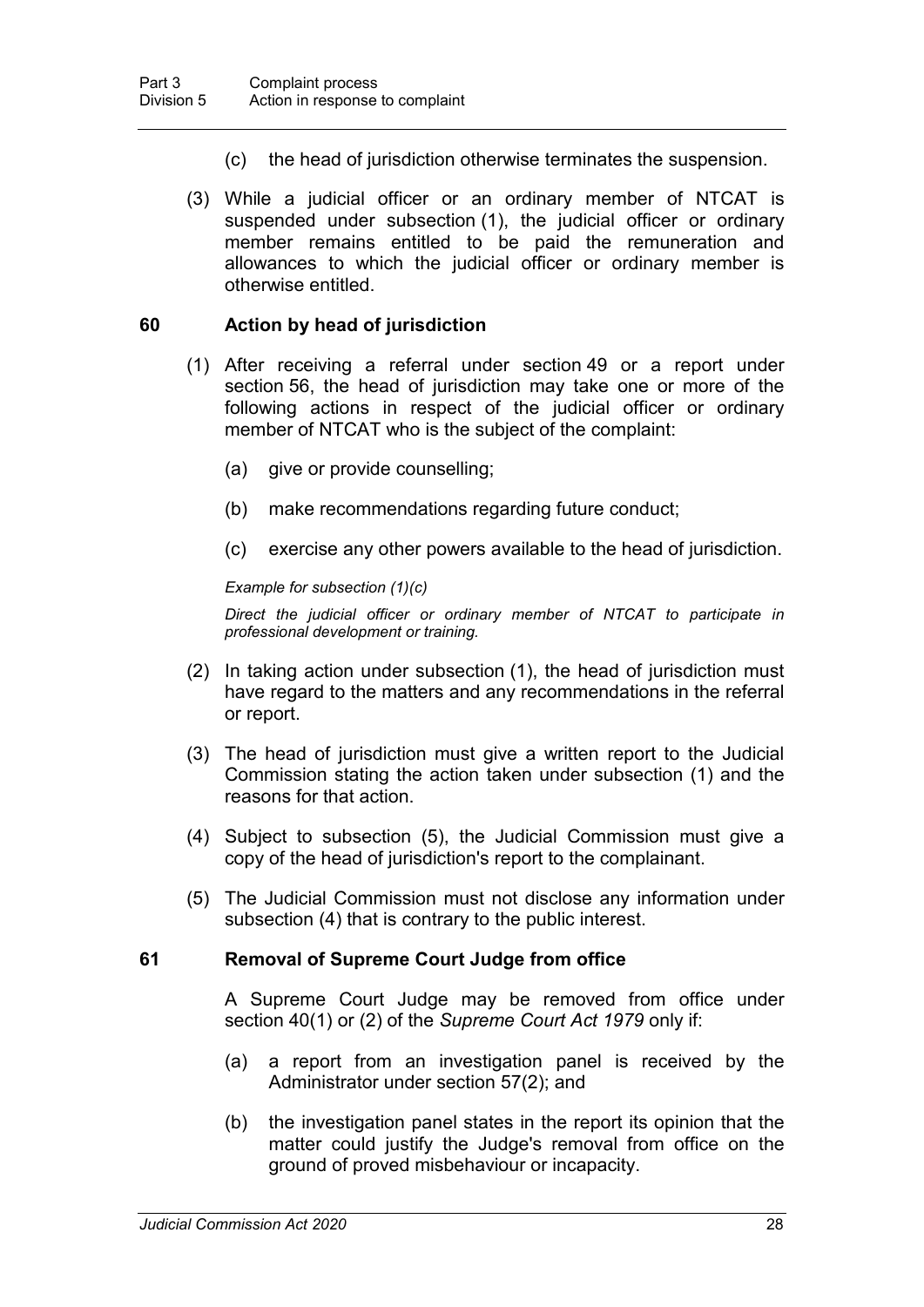## **62 Removal of Associate Judge from office**

An Associate Judge may be removed from office under section 41F of the *Supreme Court Act 1979* only if:

- (a) a report from an investigation panel is received by the Administrator under section 57(2); and
- (b) the investigation panel states in the report its opinion that the matter could justify the Judge's removal from office because the Associate Judge:
	- (i) has become incapable of performing the duties of the office, other than by reason of temporary illness; or
	- (ii) is guilty of misbehaviour.

#### **63 Termination of appointment of Local Court Judge**

- (1) The appointment of a Local Court Judge, other than an acting Local Court Judge, may be terminated under section 57 of the *Local Court Act 2015* only if:
	- (a) a report from an investigation panel is received by the Administrator under section 57(2); and
	- (b) the investigation panel states in the report its opinion that the matter could justify the Judge's termination of appointment on the grounds of incapacity or misbehaviour.
- (2) The appointment of an acting Local Court Judge may be terminated under section 63(d) of the *Local Court Act 2015* with or without a report from an investigation panel being received under section 57.

#### **64 Termination of appointment of member of NTCAT**

The appointment of a member of NTCAT may be terminated under section 19 of the *Northern Territory Civil and Administrative Tribunal Act 2014* only if:

- (a) a report from an investigation panel is received by the Administrator under section 57(2); and
- (b) the investigation panel states in the report its opinion that the matter could justify the member's termination of appointment on the grounds of incapacity or misbehaviour.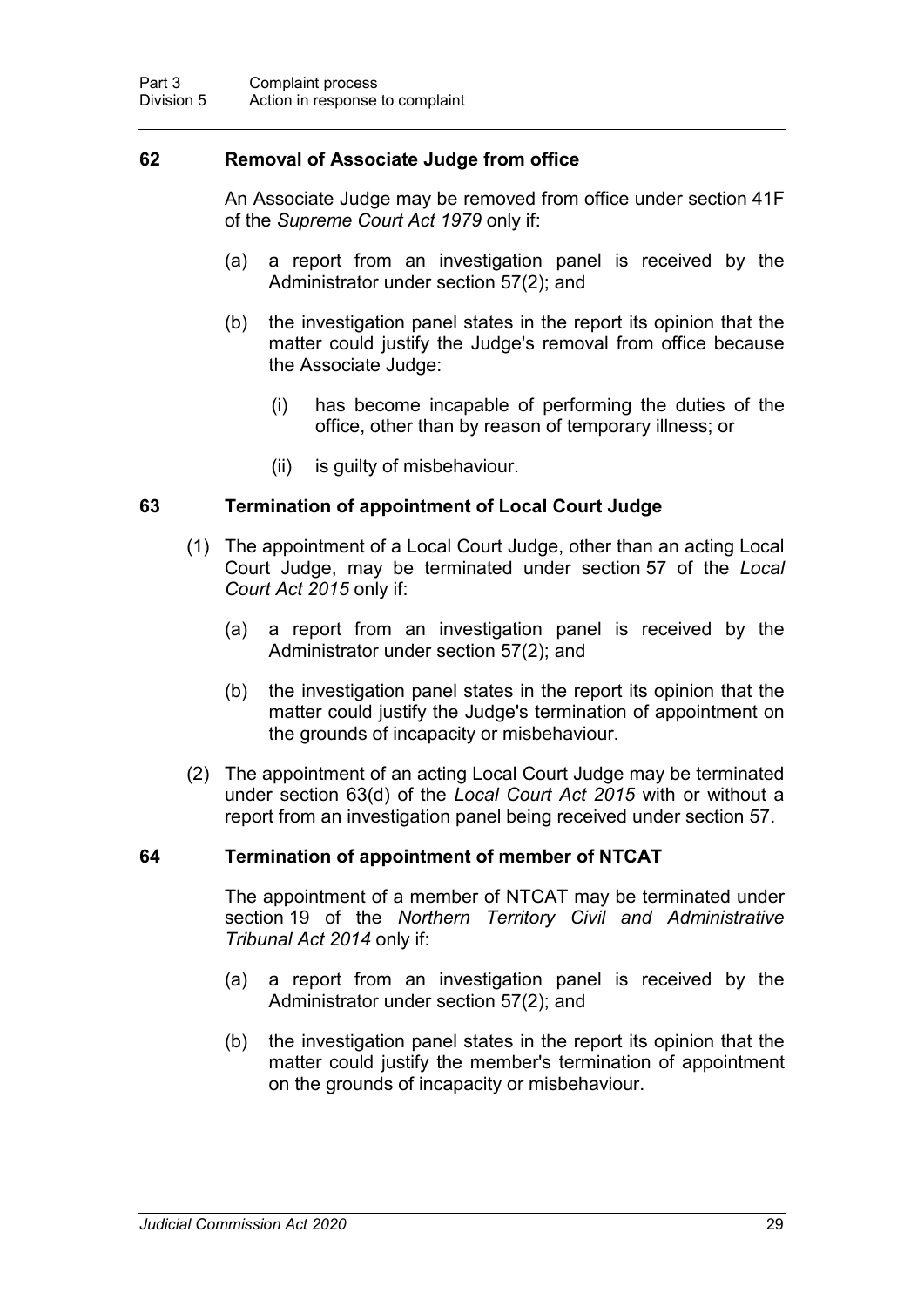## **Part 4 Miscellaneous matters**

#### **65 Legal representation**

- (1) A judicial officer or ordinary member of NTCAT who is the subject of a complaint is entitled to appear and to be represented by a legal practitioner during proceedings under this Act.
- (2) A person summoned to attend or who appears as a witness in proceedings under this Act may be represented by a legal practitioner.
- (3) In circumstances other than those referred to in subsection (1) or (2), a person may participate in proceedings under this Act, and be represented by a legal practitioner, only with the consent of the Judicial Commission or an investigation panel.

#### **66 Procedure**

In conducting its proceedings, the Judicial Commission and an investigation panel:

- (a) are not bound by the rules of evidence; and
- (b) may inform themselves in any manner they consider appropriate; and
- (c) may do whatever they consider necessary or expedient for the fair and expeditious examination or investigation into a complaint.

#### **67 Contempt**

- (1) A person commits an offence if:
	- (a) the person intentionally engages in conduct in the face, or within the hearing, of the Judicial Commission or an investigation panel; and
	- (b) the conduct would constitute contempt of court, if the Judicial Commission or an investigation panel were a court of record, and the person is reckless in relation to that result.

Maximum penalty: 100 penalty units or imprisonment for 6 months.

(2) It is a defence to a prosecution for an offence against subsection (1) if the defendant has a reasonable excuse.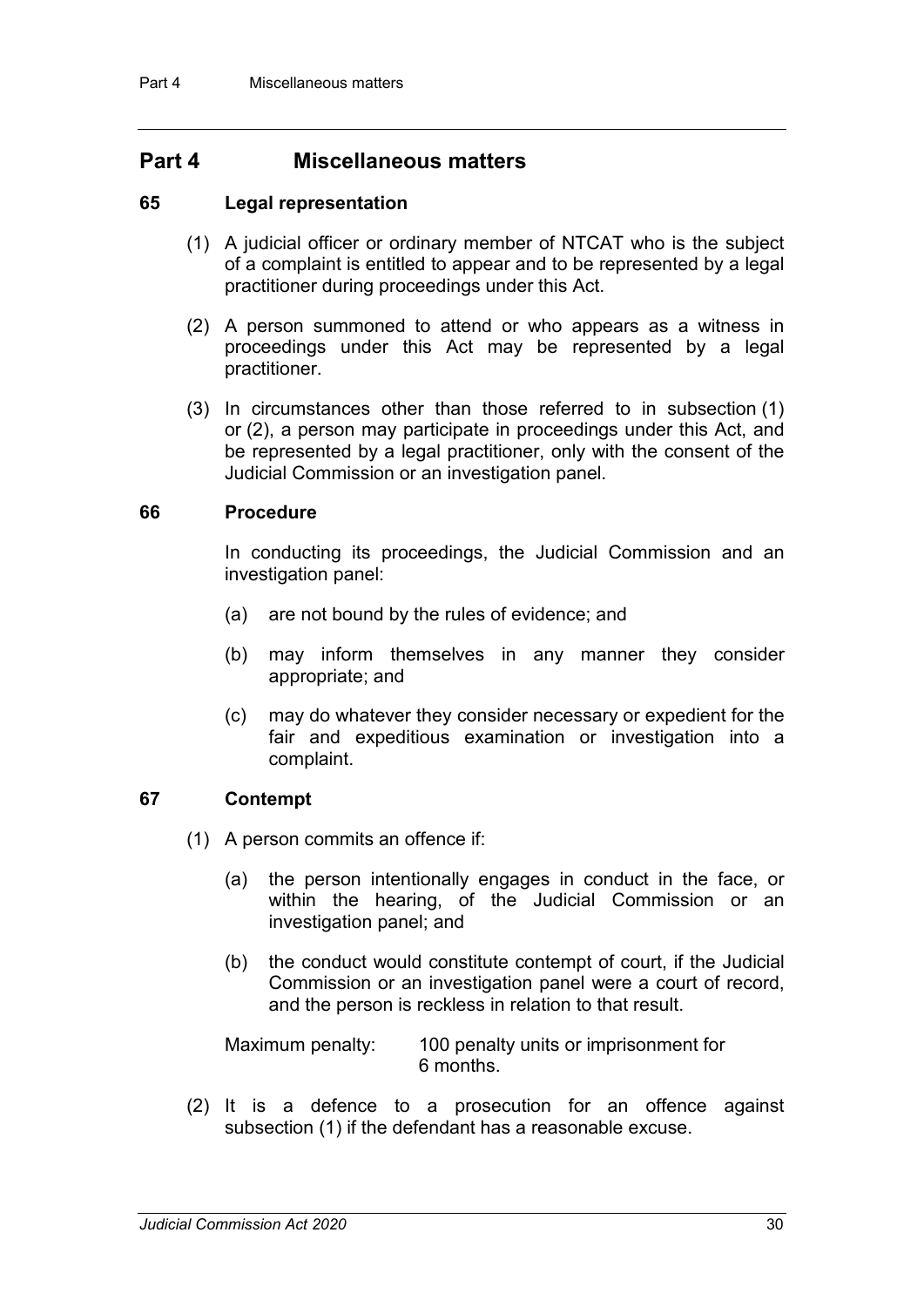#### **68 Self-incrimination**

- (1) A person required to answer a question, give information or produce a document or thing under this Act is not excused from doing so on the ground that the answer, information, document or thing might tend to incriminate the person or make the person liable to a penalty.
- (2) However, the answer, information, document or thing is not admissible in evidence against the person in a civil or criminal proceeding except a proceeding for:
	- (a) an offence in which the falsity or misleading nature of the answer, information, document or thing is relevant; or
	- (b) an offence against section 76 to 81, 93, 95 to 97, 99 to 104, 109, 118 or 119 of the Criminal Code.

#### *Note for subsection (2)(b)*

*These Criminal Code offences relate to disclosure of confidential information, corruption, abuse of office, perjury and other offences against the administration of law, justice and public authority.*

#### **69 Reimbursement of witness's expenses**

A witness appearing before the Judicial Commission or an investigation panel is entitled to be paid by the Territory for the witness's expenses for attendance in accordance with the Supreme Court's scale of costs.

#### **70 Payment of costs and expenses of judicial officer or ordinary member of NTCAT**

The reasonable costs and reasonable expenses incurred by a judicial officer or ordinary member of NTCAT, who is the subject of a complaint, for appearance and legal representation in respect of proceedings under this Act are to be paid by the Territory.

#### **71 Protection of members**

A member of the Judicial Commission or an investigation panel has, in the performance of functions or exercise of powers of office, the same protection and immunity as a Justice of the High Court of Australia.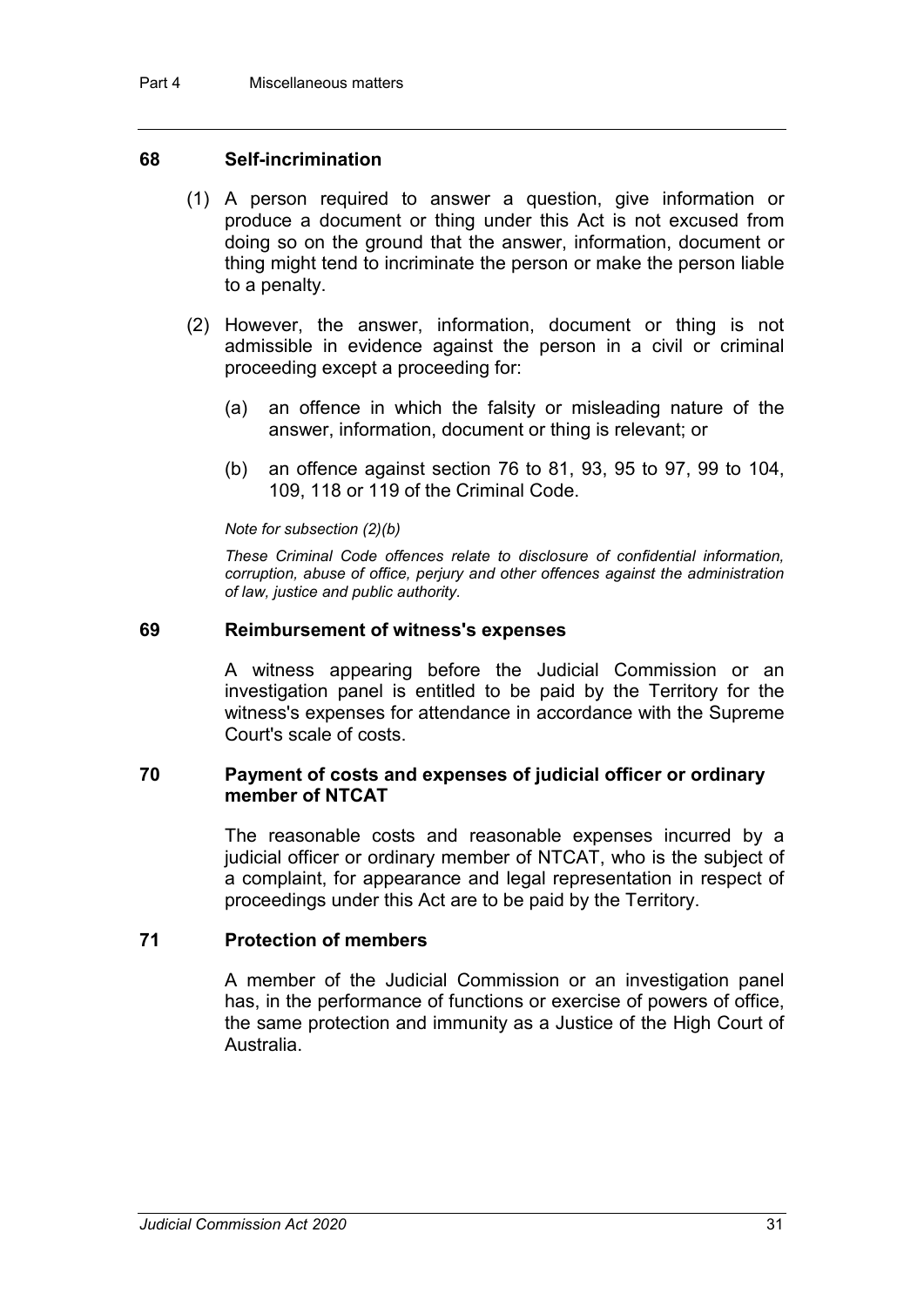#### **72 Protection of staff**

- (1) The principal officer or another member of the staff of the Judicial Commission is not civilly liable for an act done or omitted to be done by the person in good faith in the exercise of a power or performance of a function under this Act.
- (2) Subsection (1) does not affect any liability the Territory would, apart from that subsection, have for the act or omission.
- (3) In this section:

*exercise* of a power includes the purported exercise of the power.

*performance* of a function includes the purported performance of the function.

#### **73 Offence to disclose certain information**

- (1) A person commits an offence if:
	- (a) the person obtains information in the course of performing a function connected with the administration of this Act or exercising a power under this Act; and
	- (b) the information is confidential and the person is reckless in relation to that circumstance; and
	- (c) the person intentionally engages in conduct; and
	- (d) the conduct results in the disclosure of the information and the disclosure is not:
		- (i) for a purpose connected with the administration of this Act, including a legal proceeding arising out of the operation of this Act; or
		- (ii) to a person who is otherwise entitled to the information; and
	- (e) the person is reckless in relation to the result and circumstance referred to in paragraph (d).

Maximum penalty: 200 penalty units or imprisonment for 2 years.

(2) Strict liability applies to subsection (1)(a).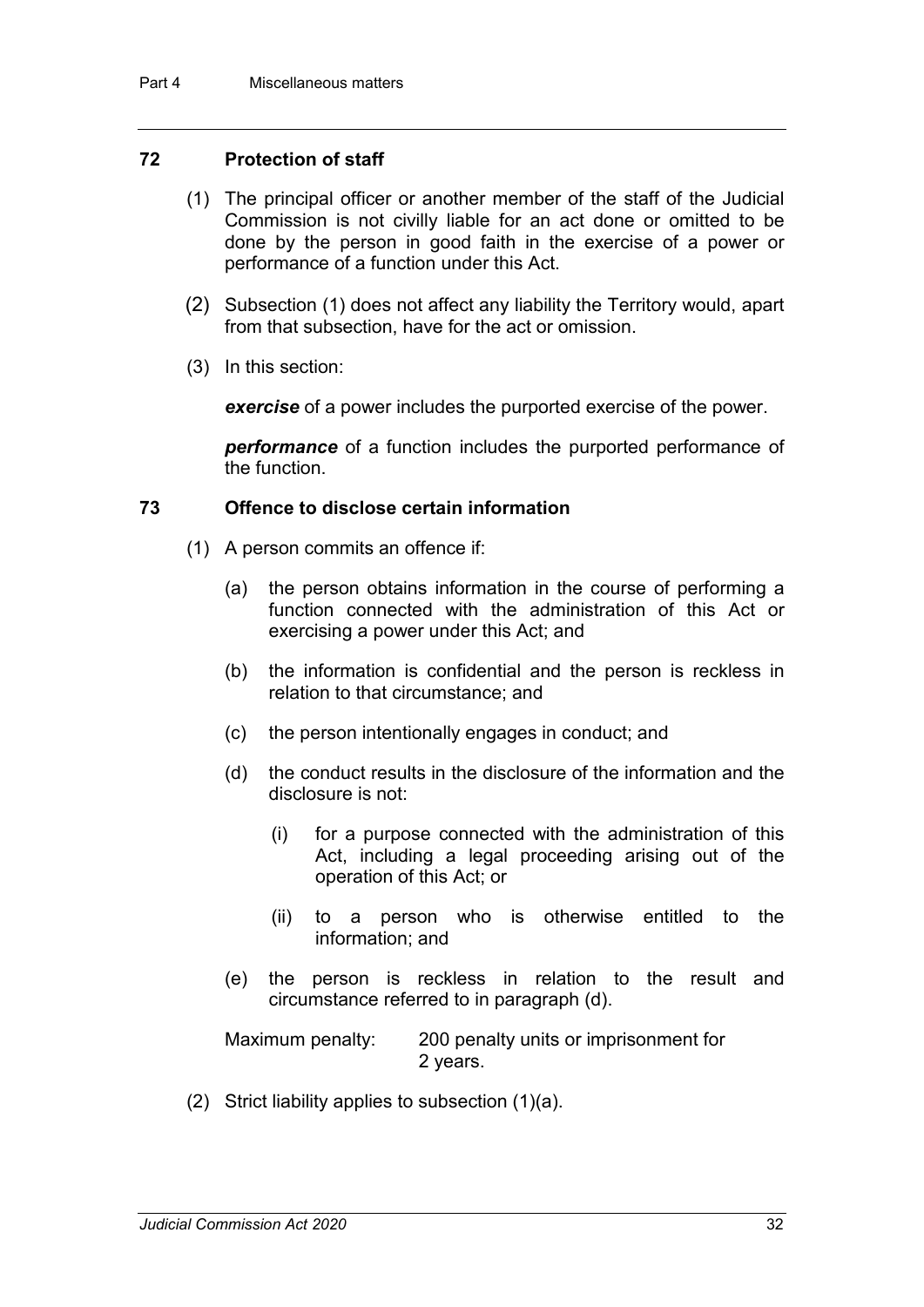(3) If the information referred to in subsection (1) relates to a person, it is a defence to a prosecution for an offence against that subsection if the person has consented to the disclosure of the information.

*Note for subsection (3)*

*In addition to the circumstances mentioned in this section, a person who discloses information mentioned in this section will not be criminally responsible for an offence if the disclosure is justified or excused by or under a law (see section 43BE of the Criminal Code).*

## **74 Misleading information**

- (1) A person commits an offence if:
	- (a) the person intentionally gives information to another person; and
	- (b) the other person is an authorised officer; and
	- (c) the information is misleading and the person has knowledge of that circumstance; and
	- (d) the authorised officer is acting in an official capacity and the person has knowledge of that circumstance.

Maximum penalty: 200 penalty units or imprisonment for 2 years.

- (2) A person commits an offence if:
	- (a) the person intentionally gives a document to another person; and
	- (b) the other person is an authorised officer; and
	- (c) the document contains misleading information and the person has knowledge of that circumstance; and
	- (d) the authorised officer is acting in an official capacity and the person has knowledge of that circumstance.

| Maximum penalty: | 200 penalty units or imprisonment for |
|------------------|---------------------------------------|
|                  | 2 years.                              |

(3) Strict liability applies to subsections (1)(b) and (2)(b).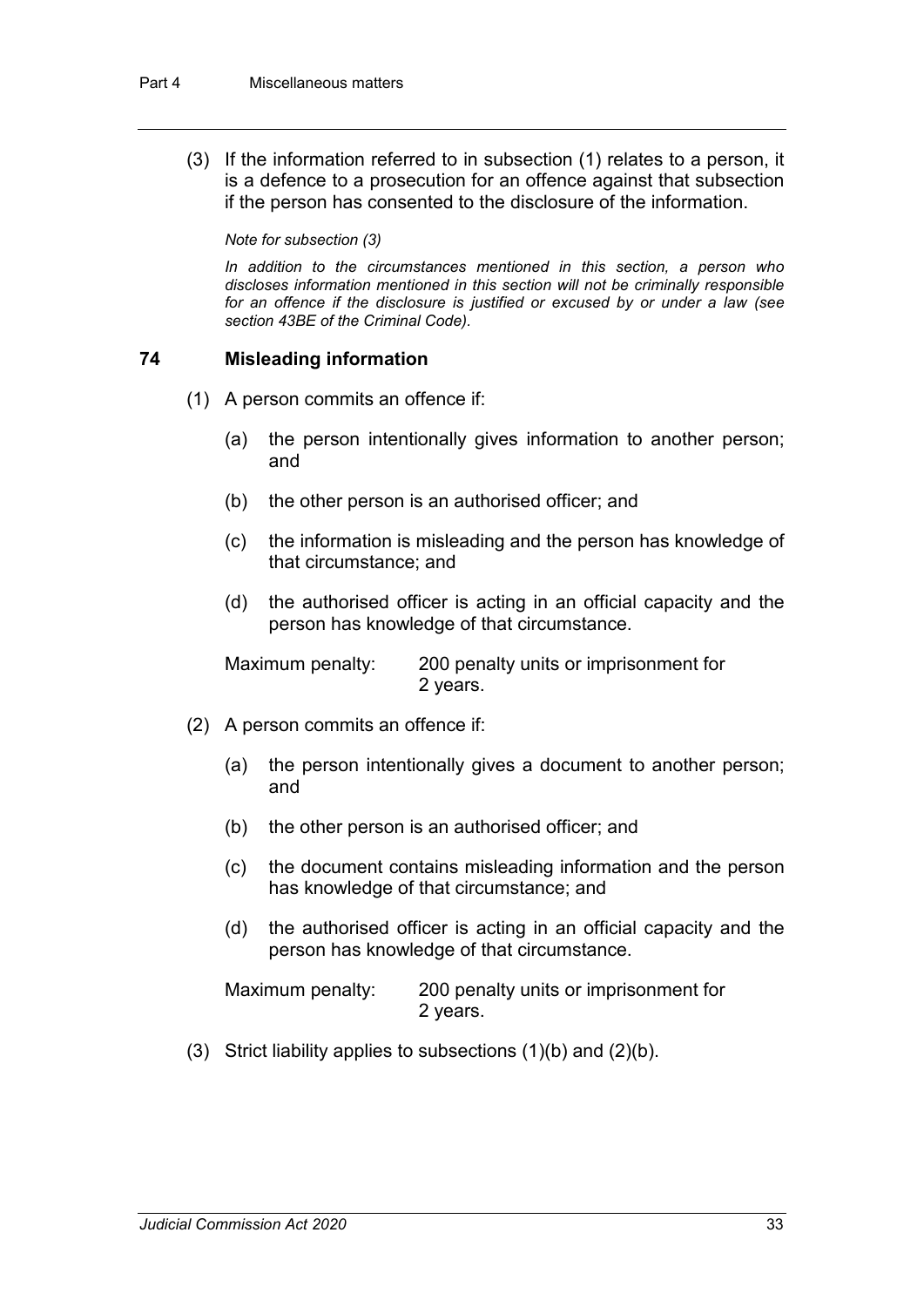- (4) It is a defence to a prosecution for an offence against subsection (1) or (2) if the person, when giving the information or document:
	- (a) draws the misleading aspect of the information or document to the authorised officer's attention; and
	- (b) to the extent to which the person can reasonably do so  $-$  gives the authorised officer the information necessary to remedy the misleading aspect of the information or document.

#### *Note for subsection (4)*

*The defendant has an evidential burden in relation to the matters mentioned (see section 43BU of the Criminal Code).*

(5) In this section:

*acting in an official capacity*, in relation to an authorised officer, means the officer is exercising powers or performing functions under, or otherwise related to the administration of, this Act.

*authorised officer* means any of the following:

- (a) a member of the Judicial Commission;
- (b) the principal officer or another member of the staff of the Judicial Commission;
- (c) a legal practitioner acting for the Judicial Commission or an investigation panel;
- (d) a member of an investigation panel.

#### **75 Giving information to Minister**

- (1) The Judicial Commission must give written notice to the Minister when:
	- (a) it establishes an investigation panel to investigate a complaint; and
	- (b) the investigation panel completes its work in relation to a complaint.
- (2) The Judicial Commission must, at the request of the Minister, give the Minister the following information in relation to a specific judicial officer or ordinary member of NTCAT:
	- (a) whether a complaint was made;
	- (b) when a complaint was made;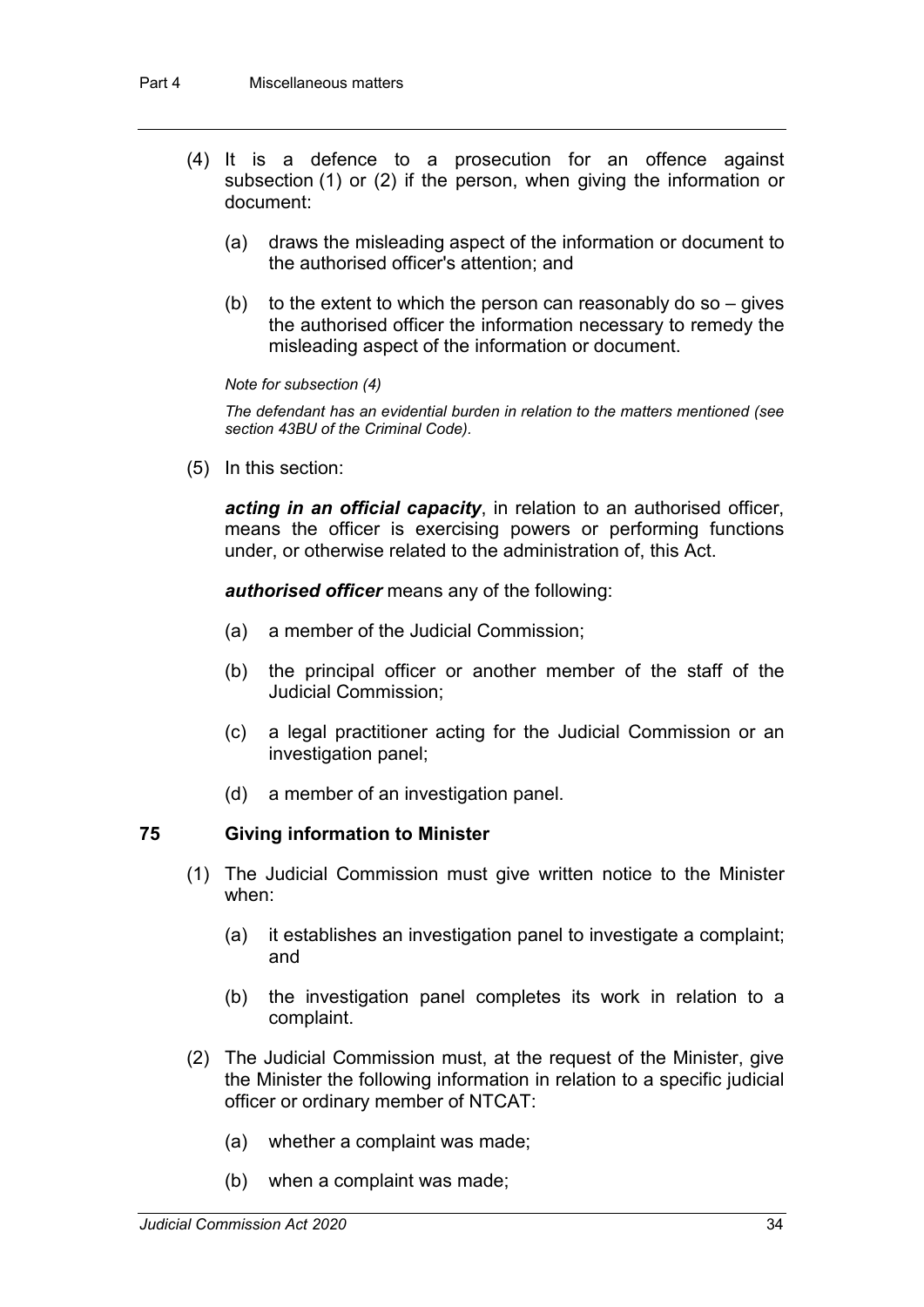- (c) the subject matter of any complaint and when the subject matter is alleged to have occurred;
- (d) the status of any complaint;
- (e) the results of any investigation;
- (f) any action taken as a result of a complaint.
- (3) Despite subsection (2), the Judicial Commission may refuse to provide information under that subsection if:
	- (a) an investigation panel is not established to investigate the complaint; and
	- (b) the Commission considers providing the information is contrary to the public interest.
- (4) When providing the Minister with information about a complaint under this section, the Judicial Commission may also provide other information that the Commission considers relevant.

#### **76 Annual report**

- (1) Each financial year, the Judicial Commission must give the Minister a written report about the work and activities of the Commission and any investigation panel established by the Commission.
- (2) The report must include the following information in relation to the financial year:
	- (a) the number of complaints received by, or referred to, the Judicial Commission;
	- (b) the number of complaints dismissed and the grounds for dismissal;
	- (c) the number of complaints not dismissed and the results of the investigation;
	- (d) a description, including statistics if appropriate, of any patterns in the nature and scope of the complaints.
- (3) The report may include recommendations for changes to:
	- (a) this Act and any regulations; and
	- (b) the Judicial Commission's functions and powers; and
	- (c) any related administrative matters.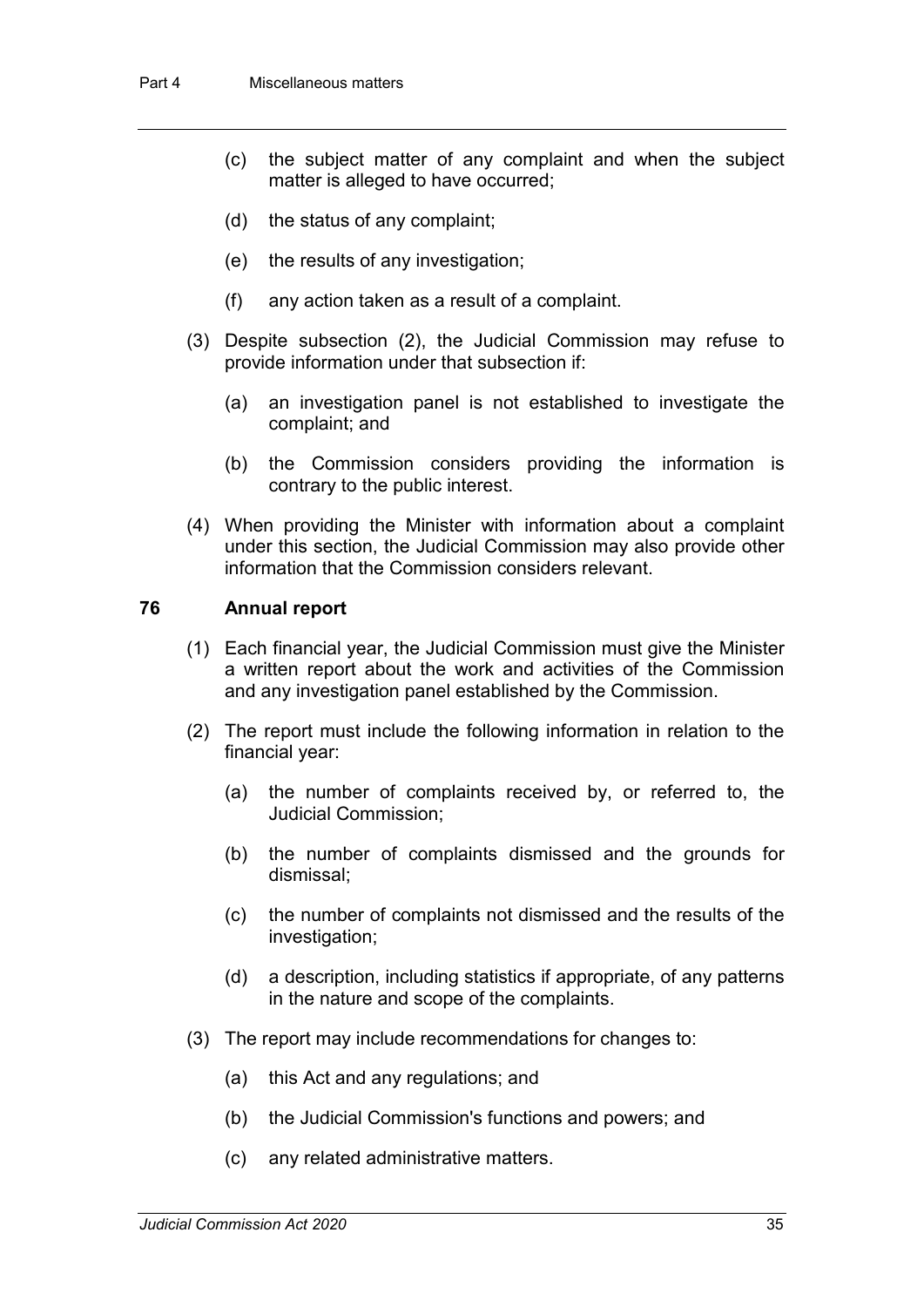- (4) The report must not identify any person who is the subject of a complaint, unless the person is the subject of a public hearing or is found guilty of an offence connected with the complaint.
- (5) The report must be given to the Minister by 30 September following the end of the financial year to which it relates.
- (6) The Minister must table a copy of the report in the Legislative Assembly within 6 sitting days after the Minister receives the report.

#### **77 Approved forms**

- (1) The chairperson of the Judicial Commission may approve forms for this Act.
- (2) The chairperson of the Judicial Commission must publish an approved form on the Judicial Commission's website.

#### **78 Regulations**

The Administrator may make regulations under this Act.

*Note for section 78 See section 65 of the Interpretation Act 1978*.